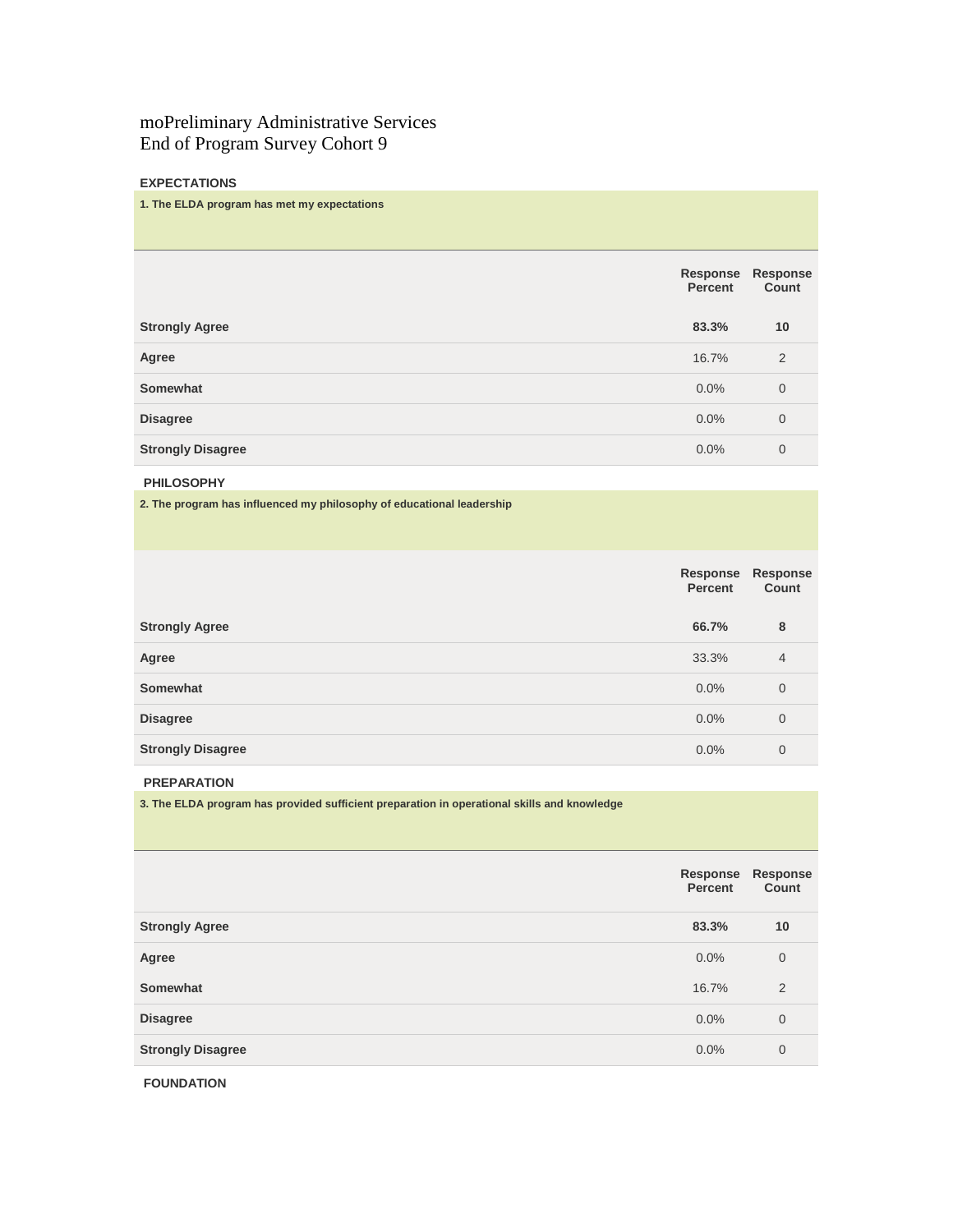# **4. The ELDA program has provided sufficient foundation in education and leadership theory**

|                          | Response<br><b>Percent</b> | <b>Response</b><br>Count |
|--------------------------|----------------------------|--------------------------|
| <b>Strongly Agree</b>    | 83.3%                      | 10                       |
| Agree                    | 16.7%                      | 2                        |
| Somewhat                 | 0.0%                       | $\overline{0}$           |
| <b>Disagree</b>          | $0.0\%$                    | $\mathbf 0$              |
| <b>Strongly Disagree</b> | 0.0%                       | $\overline{0}$           |

# **COURSEWORK**

**5. The coursework has provided a sufficient balance of instructional theory and operational practice**

| Count |
|-------|
|       |
|       |
|       |
|       |
|       |
|       |

# **APPRENTICESHIP**

**6. The apprenticeship fostered critical self-reflection and growth**

|                          | Response<br>Percent | Response<br>Count |
|--------------------------|---------------------|-------------------|
| <b>Strongly Agree</b>    | 83.3%               | 10                |
| Agree                    | 16.7%               | 2                 |
| Somewhat                 | 0.0%                | $\overline{0}$    |
| <b>Disagree</b>          | 0.0%                | $\overline{0}$    |
| <b>Strongly Disagree</b> | $0.0\%$             | $\overline{0}$    |
|                          | 0.0%                | $\overline{0}$    |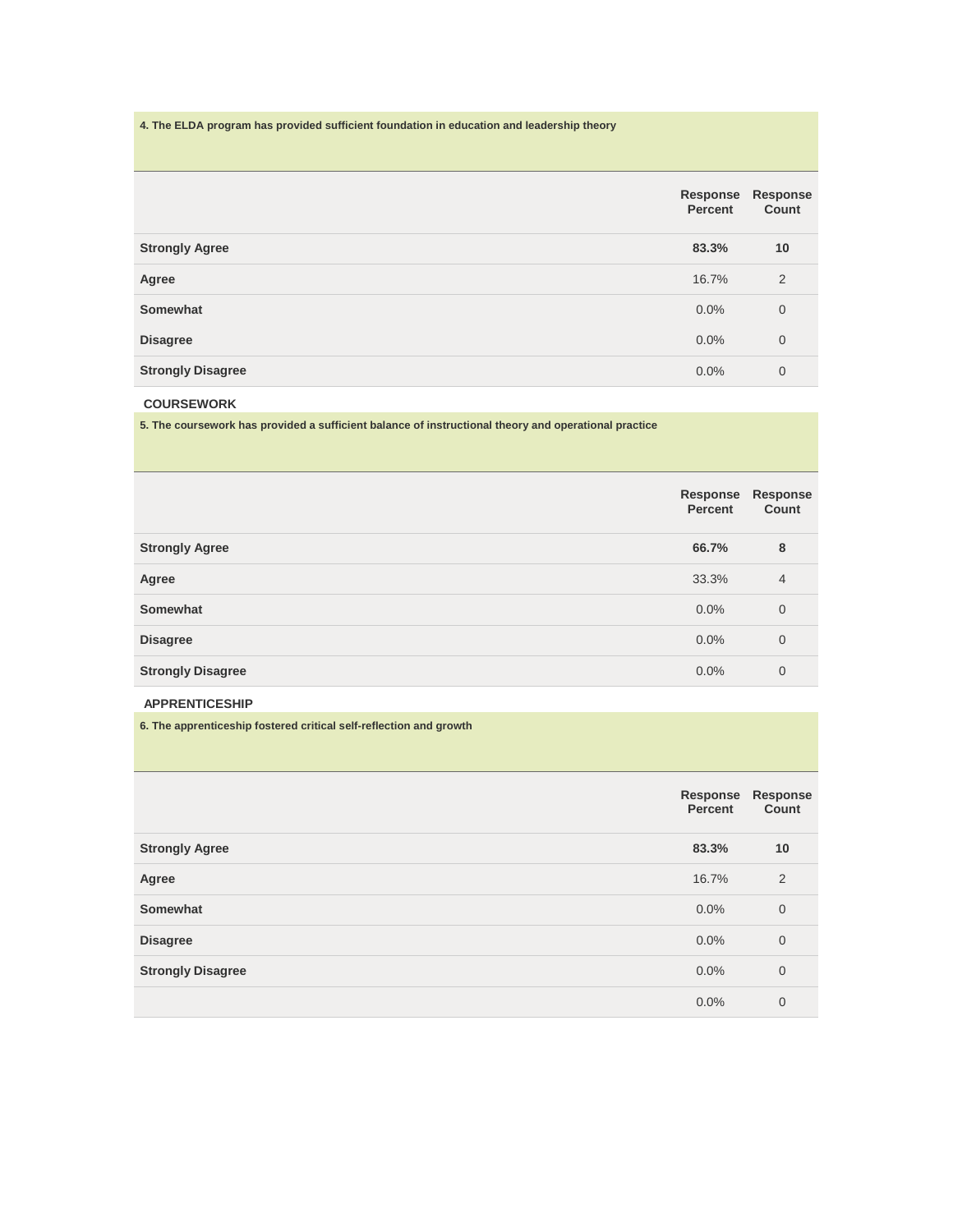# **GOALS**

## **7. ELDA influenced my professional goals**

|                          | Response<br><b>Percent</b> | <b>Response</b><br>Count |
|--------------------------|----------------------------|--------------------------|
| <b>Strongly Agree</b>    | 66.7%                      | 8                        |
| Agree                    | 16.7%                      | 2                        |
| Somewhat                 | 8.3%                       | 1                        |
| <b>Disagree</b>          | 8.3%                       | 1                        |
| <b>Strongly Disagree</b> | 0.0%                       | $\overline{0}$           |

## **COLLABORATION**

**8. The apprenticeship strengthened my capacity for working collaboratively with other instructional staff members**

|                          | Response<br>Percent | Response<br>Count |
|--------------------------|---------------------|-------------------|
| <b>Strongly Agree</b>    | 75.0%               | 9                 |
| Agree                    | 16.7%               | 2                 |
| Somewhat                 | 8.3%                | 1                 |
| <b>Disagree</b>          | 0.0%                | $\overline{0}$    |
| <b>Strongly Disagree</b> | 0.0%                | $\overline{0}$    |
|                          | 0.0%                | $\mathbf 0$       |

#### **PREPARATION**

**9. The program prepared me to lead schools with a diverse student population**

|                          | Response<br>Percent | Response<br>Count |
|--------------------------|---------------------|-------------------|
| <b>Strongly Agree</b>    | 75.0%               | 9                 |
| Agree                    | 8.3%                | 1                 |
| Somewhat                 | 16.7%               | 2                 |
| <b>Disagree</b>          | 0.0%                | $\overline{0}$    |
| <b>Strongly Disagree</b> | 0.0%                | $\mathbf{0}$      |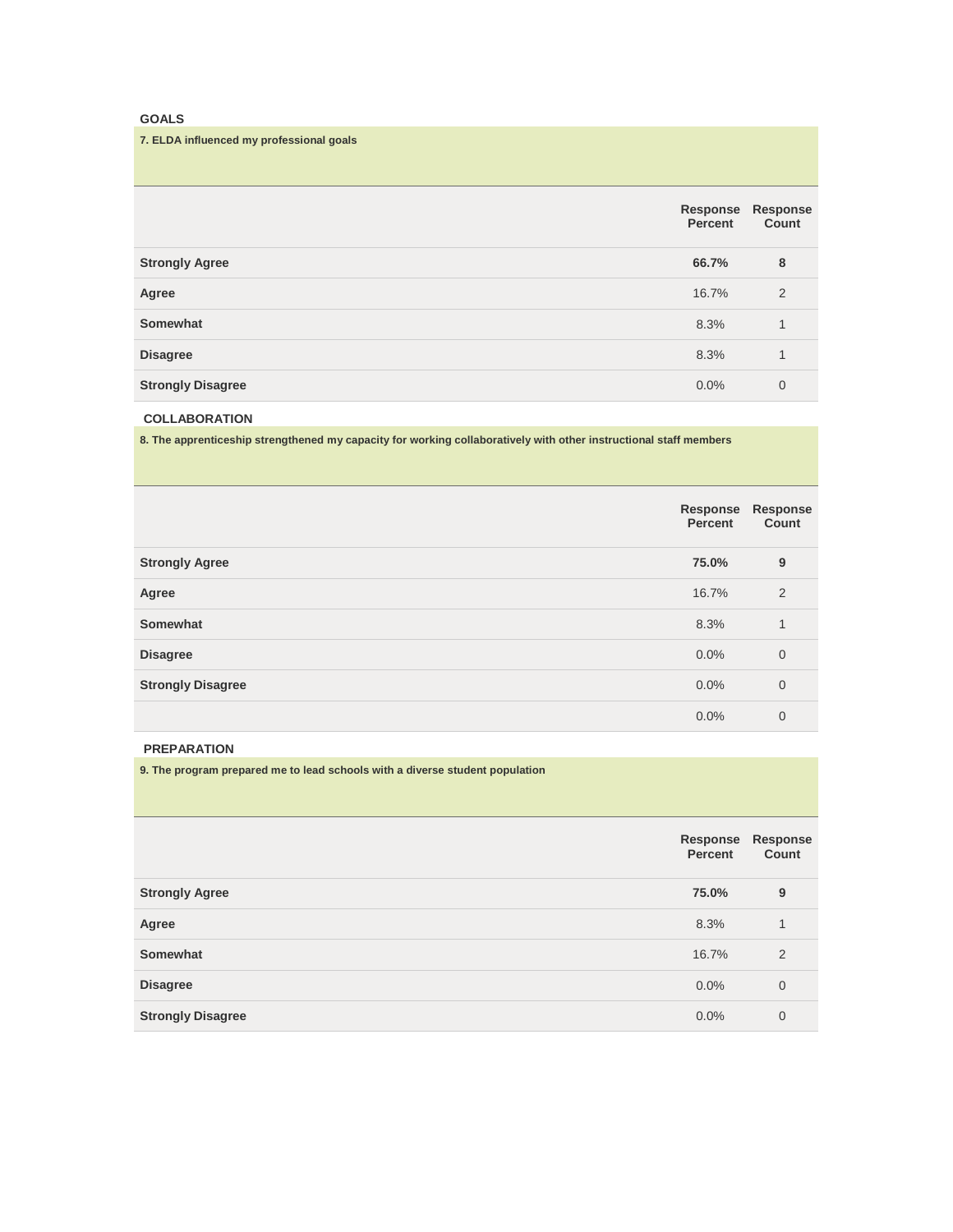#### **SITE LEADERSHIP**

**10. The ELDA program has provided sufficient preparation for the demands of site leadership**

|                          | Response<br>Percent | <b>Response</b><br>Count |
|--------------------------|---------------------|--------------------------|
| <b>Strongly Agree</b>    | 75.0%               | 9                        |
| Agree                    | 16.7%               | 2                        |
| Somewhat                 | 8.3%                | 1                        |
| <b>Disagree</b>          | 0.0%                | $\overline{0}$           |
| <b>Strongly Disagree</b> | 0.0%                | 0                        |

## **SPECIAL TOPICS**

**11. The special topic seminars have provided practical skills, theory and knowledge relevant to the responsibilities of site leadership**

|                          | Response<br>Percent | Response<br>Count |
|--------------------------|---------------------|-------------------|
| <b>Strongly Agree</b>    | 58.3%               | 7                 |
| Agree                    | 33.3%               | $\overline{4}$    |
| Somewhat                 | 8.3%                | 1                 |
| <b>Disagree</b>          | 0.0%                | $\overline{0}$    |
| <b>Strongly Disagree</b> | $0.0\%$             | $\overline{0}$    |

## **COURSEWORK**

**12. The university coursework has provided practical skills, theory and knowledge relevant to the responsibilities of site leadership**

|                          | Response<br>Percent | <b>Response</b><br>Count |
|--------------------------|---------------------|--------------------------|
| <b>Strongly Agree</b>    | 83.3%               | 10                       |
| Agree                    | 8.3%                | 1                        |
| Somewhat                 | 8.3%                | 1                        |
| <b>Disagree</b>          | 0.0%                | $\overline{0}$           |
| <b>Strongly Disagree</b> | 0.0%                | $\overline{0}$           |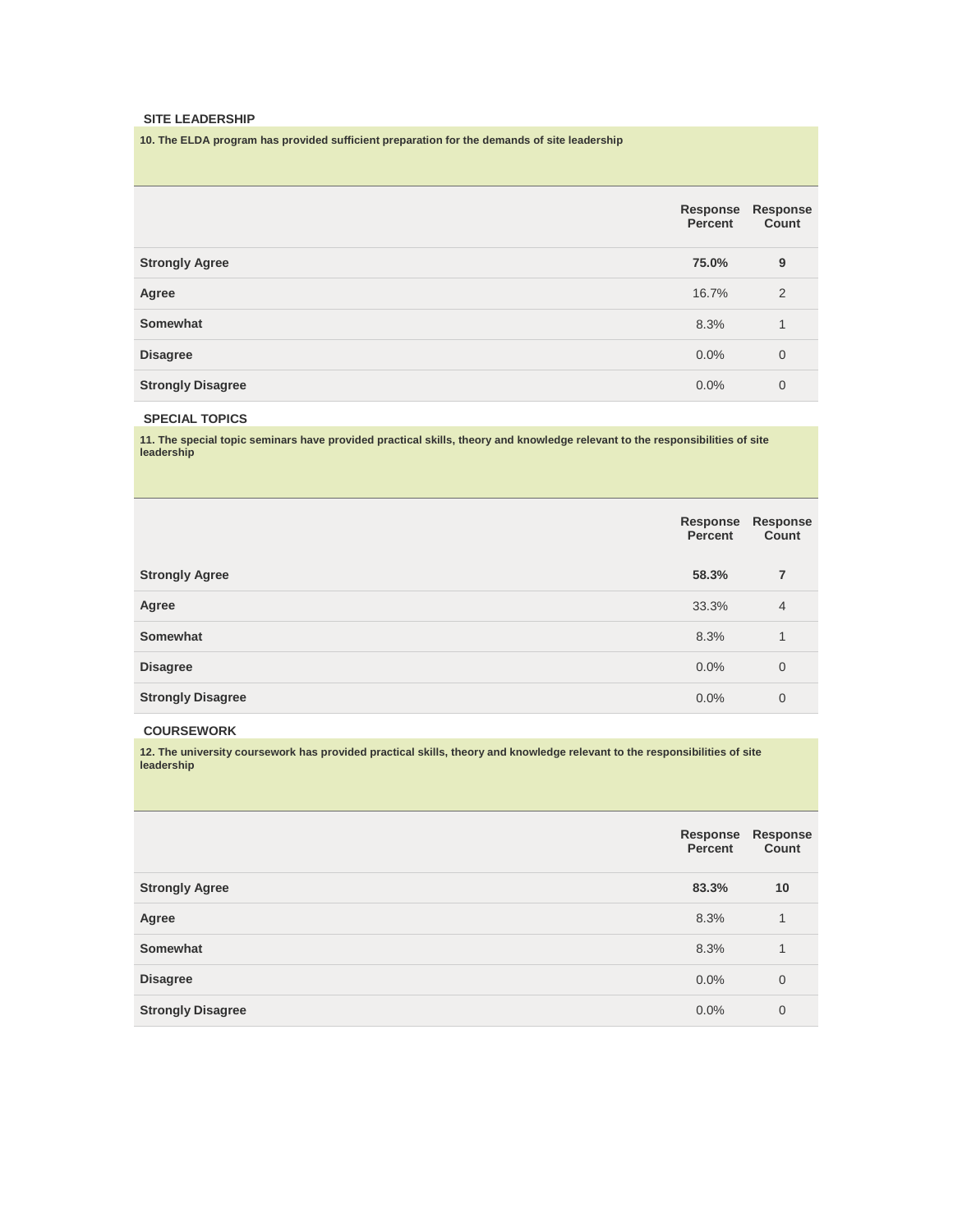#### **RECOMMENDATIONS**

**13. I would recommend the ELDA program to friends/colleagues interested in pursuing principalship**

|                          | Response<br>Percent | Response<br>Count |
|--------------------------|---------------------|-------------------|
| <b>Strongly Agree</b>    | 75.0%               | 9                 |
| Agree                    | 8.3%                | 1                 |
| Somewhat                 | 16.7%               | 2                 |
| <b>Disagree</b>          | 0.0%                | $\mathbf 0$       |
| <b>Strongly Disagree</b> | 0.0%                | $\overline{0}$    |
|                          | 0.0%                | $\overline{0}$    |

## **STRENGTHS**

**14. This program has strengthened my understanding of and capacity to address a range of groups and cultures**

|                          | Response<br>Percent | <b>Response</b><br>Count |
|--------------------------|---------------------|--------------------------|
| <b>Strongly Agree</b>    | 75.0%               | 9                        |
| Agree                    | 8.3%                | 1                        |
| Somewhat                 | 8.3%                | 1                        |
| <b>Disagree</b>          | 8.3%                | 1                        |
| <b>Strongly Disagree</b> | 0.0%                | $\overline{0}$           |

#### **PART II- RANKING**

**15. Please rank the following factors in order of their importance in your decision to participate in the ELDA program (1=least important factor, 6=most important factor)**

|                                                            | 1            | $\overline{2}$ | 3               | $\overline{4}$ | 5            | 6               | <b>Response</b><br>Count |
|------------------------------------------------------------|--------------|----------------|-----------------|----------------|--------------|-----------------|--------------------------|
| Apprenticeship (20 days per year)                          | $0.0\%$ (0)  | 20.0%<br>(2)   | 40.0%<br>(4)    | 0.0%<br>(0)    | 20.0%<br>(2) | 20.0%<br>(2)    | 10                       |
| Program focus on building instructional<br>leaders         | $0.0\%$ (0)  | $0.0\%$<br>(0) | 9.1%<br>(1)     | 27.3%<br>(3)   | 18.2%<br>(2) | 45.5%<br>(5)    | 11                       |
| Potential for career advancement                           | $0.0\%$ (0)  | 20.0%<br>(2)   | $10.0\%$<br>(1) | 40.0%<br>(4)   | 20.0%<br>(2) | $10.0\%$<br>(1) | 10                       |
| <b>Affiliation with USD</b>                                | $36.4\%$ (4) | 9.1%<br>(1)    | 27.3%<br>(3)    | 18.2%<br>(2)   | 0.0%<br>(0)  | 9.1%<br>(1)     | 11                       |
| <b>Opportunity to earn Master's or Doctorate</b><br>credit | $27.3\%$ (3) | 27.3%<br>(3)   | 0.0%<br>(0)     | 18.2%<br>(2)   | 18.2%<br>(2) | 9.1%<br>(1)     | 11                       |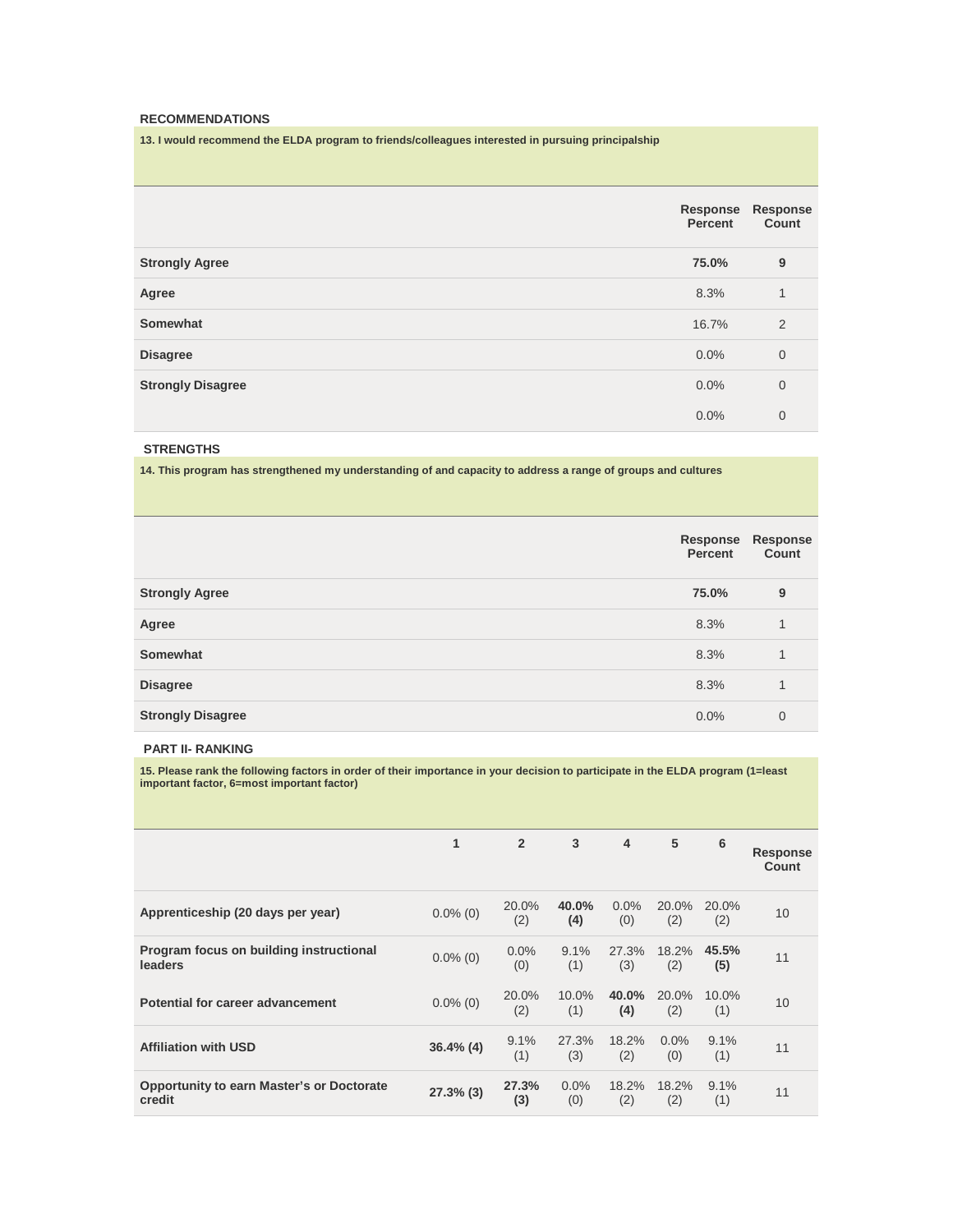**15. Please rank the following factors in order of their importance in your decision to participate in the ELDA program (1=least important factor, 6=most important factor)**

|  |  | <b>33.3% (4)</b> $\begin{array}{cccc} 25.0\% & 8.3\% & 0.0\% & 16.7\% & 16.7\% \\ (3) & (1) & (0) & (2) & (2) & 12 \end{array}$ |
|--|--|---------------------------------------------------------------------------------------------------------------------------------|

**16. Please rank the following program components in order of their importance to your overall learning to date (1=least important factor, 5=most important factor)**

|                                            | 1            | $\overline{2}$ | 3            | $\overline{4}$ | 5            | <b>Response</b><br>Count |
|--------------------------------------------|--------------|----------------|--------------|----------------|--------------|--------------------------|
| <b>ELDA coursework</b>                     | $9.1\%$ (1)  | $0.0\%$ (0)    | $36.4\%$ (4) | 18.2%<br>(2)   | 36.4%<br>(4) | 11                       |
| <b>Special topic seminars</b>              | 45.5% (5)    | 36.4%<br>(4)   | $9.1\%$ (1)  | 9.1%<br>(1)    | 0.0%<br>(0)  | 11                       |
| <b>Cohort members</b>                      | $18.2\%$ (2) | 18.2%<br>(2)   | $36.4\%$ (4) | 18.2%<br>(2)   | 9.1%<br>(1)  | 11                       |
| Apprenticeship                             | $9.1\%$ (1)  | 36.4%<br>(4)   | $9.1\%$ (1)  | 27.3%<br>(3)   | 18.2%<br>(2) | 11                       |
| Relationship with your mentoring principal | $16.7\%$ (2) | $8.3\%$ (1)    | $8.3\%$ (1)  | 25.0%<br>(3)   | 41.7%<br>(5) | 12                       |

# **MENTOR**

**17. A good role model**

|                          | Response<br>Percent | Response<br>Count |
|--------------------------|---------------------|-------------------|
| <b>Strongly Agree</b>    | 91.7%               | 11                |
| Agree                    | 8.3%                | 1                 |
| Somewhat                 | 0.0%                | $\overline{0}$    |
| <b>Disagree</b>          | 0.0%                | $\overline{0}$    |
| <b>Strongly Disagree</b> | 0.0%                | $\mathbf{0}$      |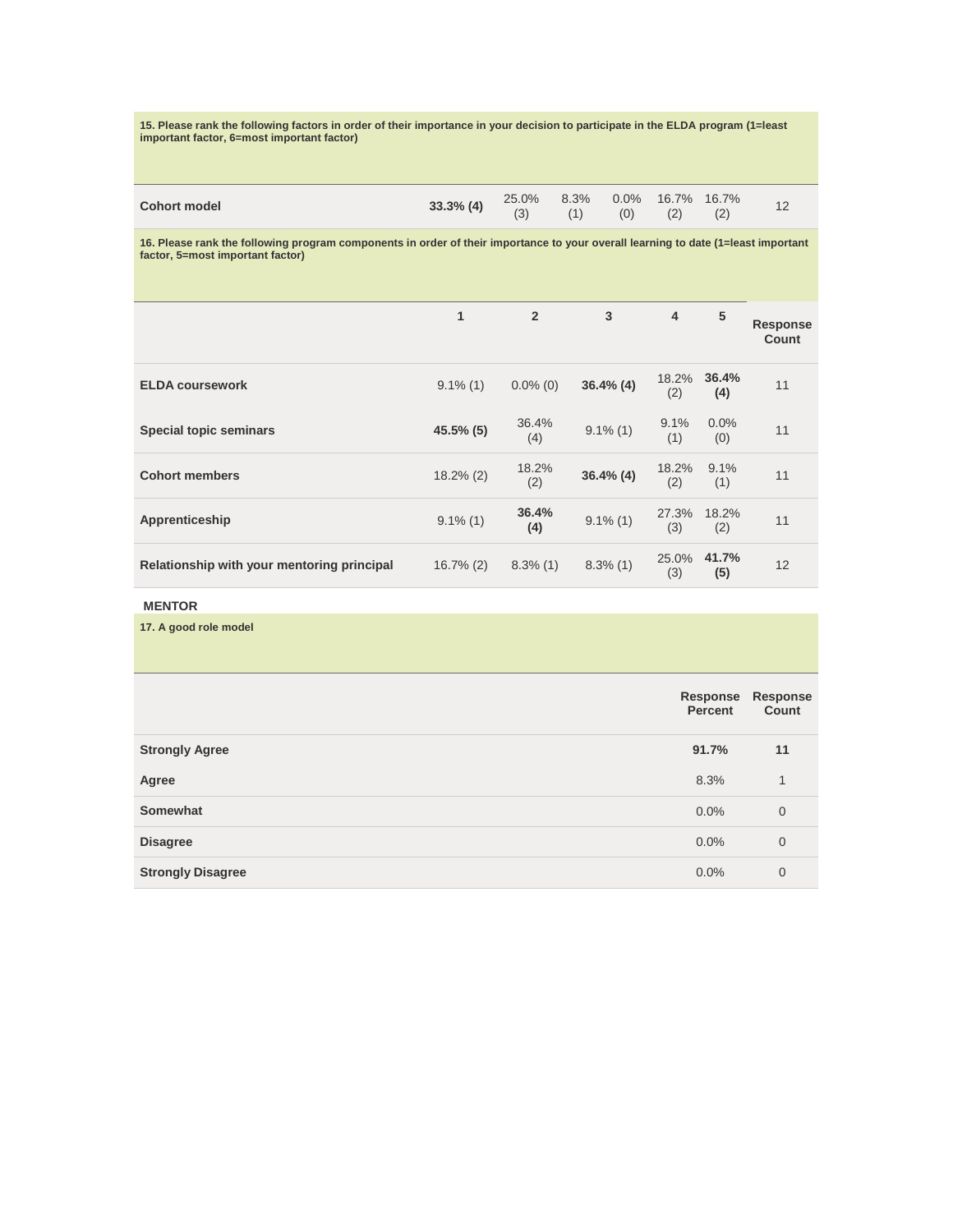| 18. Supportive and Encouraging |                     |                          |
|--------------------------------|---------------------|--------------------------|
|                                | Response<br>Percent | <b>Response</b><br>Count |
| <b>Strongly Agree</b>          | 83.3%               | 10                       |
| Agree                          | 8.3%                | $\mathbf{1}$             |
| Somewhat                       | 8.3%                | $\mathbf{1}$             |
| <b>Disagree</b>                | 0.0%                | $\mathbf 0$              |
| <b>Strongly Disagree</b>       | $0.0\%$             | $\mathbf 0$              |
| 19. Helpful                    |                     |                          |

|                                        | Response<br><b>Percent</b> | Response<br>Count |
|----------------------------------------|----------------------------|-------------------|
| <b>Strongly Agree</b>                  | 75.0%                      | 9                 |
| Agree                                  | 16.7%                      | 2                 |
| Somewhat                               | 8.3%                       | 1                 |
| <b>Disagree</b>                        | $0.0\%$                    | $\overline{0}$    |
| <b>Strongly Disagree</b>               | $0.0\%$                    | $\overline{0}$    |
| 20. Models effective leadership skills |                            |                   |

|                          | Percent | Response Response<br>Count |
|--------------------------|---------|----------------------------|
| <b>Strongly Agree</b>    | 91.7%   | 11                         |
| Agree                    | 8.3%    | 1                          |
| Somewhat                 | $0.0\%$ | $\mathbf{0}$               |
| <b>Disagree</b>          | $0.0\%$ | $\overline{0}$             |
| <b>Strongly Disagree</b> | $0.0\%$ | 0                          |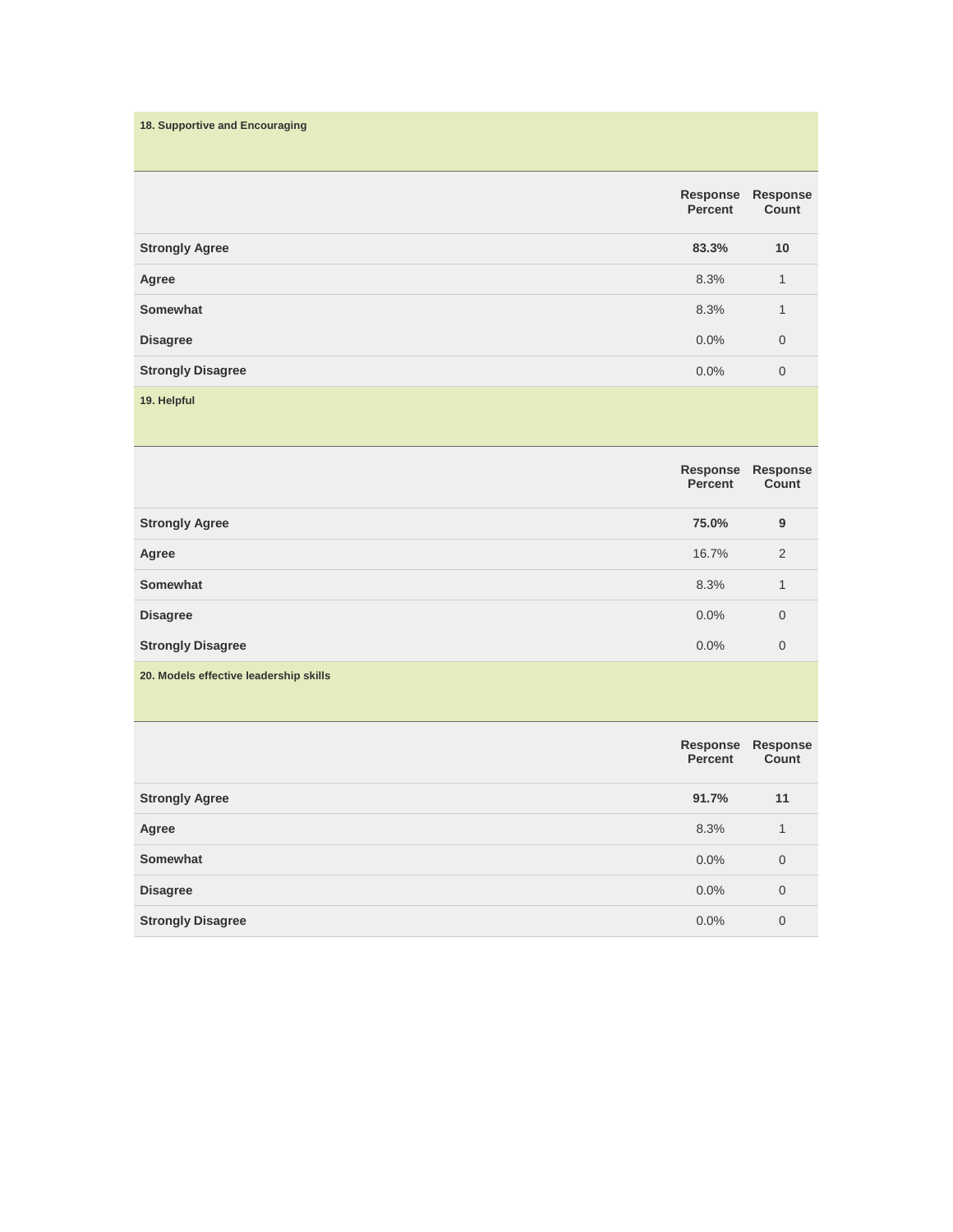| 21. Limits my opportunities in leadership |                     |                   |
|-------------------------------------------|---------------------|-------------------|
|                                           | Response<br>Percent | Response<br>Count |
| <b>Strongly Agree</b>                     | 0.0%                | $\mathbf 0$       |
| Agree                                     | 0.0%                | $\mathbf 0$       |
| Somewhat                                  | 9.1%                | 1                 |
| <b>Disagree</b>                           | 54.5%               | 6                 |
| <b>Strongly Disagree</b>                  | 36.4%               | $\overline{4}$    |
| 22. Facilitates reflection                |                     |                   |

|                                           | Response<br>Percent | Response<br>Count |
|-------------------------------------------|---------------------|-------------------|
| <b>Strongly Agree</b>                     | 66.7%               | 8                 |
| Agree                                     | 25.0%               | 3                 |
| Somewhat                                  | 8.3%                | 1                 |
| <b>Disagree</b>                           | 0.0%                | $\mathbf{0}$      |
| <b>Strongly Disagree</b>                  | 0.0%                | $\mathbf{0}$      |
| 23. Helps me build confidence as a leader |                     |                   |

|                          | Response<br>Percent | Response<br>Count |
|--------------------------|---------------------|-------------------|
| <b>Strongly Agree</b>    | 83.3%               | 10                |
| Agree                    | 8.3%                | 1                 |
| Somewhat                 | $0.0\%$             | $\mathbf 0$       |
| <b>Disagree</b>          | 8.3%                | 1                 |
| <b>Strongly Disagree</b> | $0.0\%$             | $\overline{0}$    |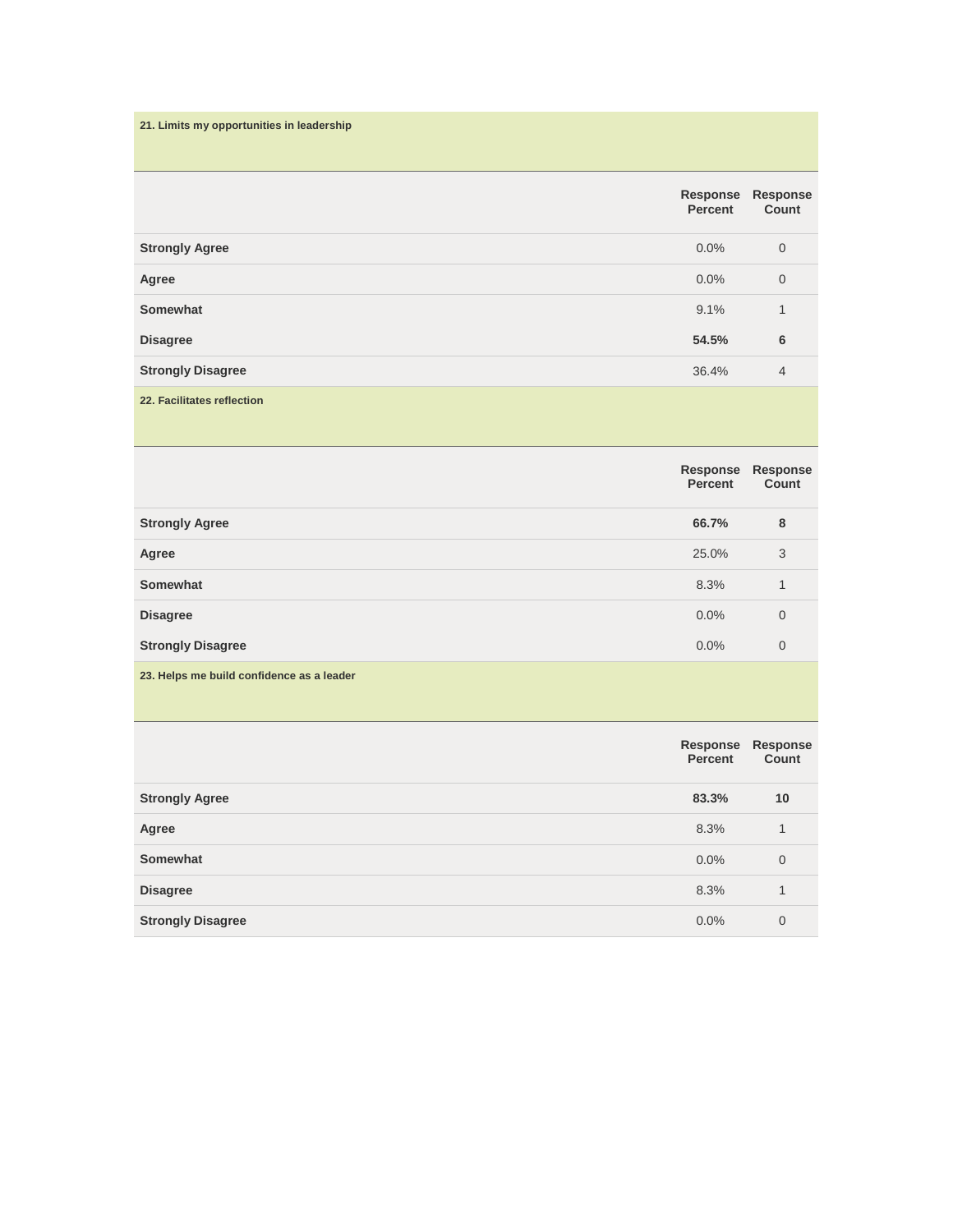| 24. Helps me enhance my communication skills      |                            |                   |
|---------------------------------------------------|----------------------------|-------------------|
|                                                   | Response<br><b>Percent</b> | Response<br>Count |
| <b>Strongly Agree</b>                             | 75.0%                      | 9                 |
| Agree                                             | 8.3%                       | 1                 |
| Somewhat                                          | 8.3%                       | 1                 |
| <b>Disagree</b>                                   | 8.3%                       | 1                 |
| <b>Strongly Disagree</b>                          | 0.0%                       | $\mathbf 0$       |
| 25. Does not have sufficient time to work with me |                            |                   |

|                                         | Response<br><b>Percent</b> | <b>Response</b><br>Count |
|-----------------------------------------|----------------------------|--------------------------|
| <b>Strongly Agree</b>                   | $0.0\%$                    | $\overline{0}$           |
| Agree                                   | 8.3%                       | 1                        |
| Somewhat                                | $0.0\%$                    | $\overline{0}$           |
| <b>Disagree</b>                         | 33.3%                      | $\overline{4}$           |
| <b>Strongly Disagree</b>                | 58.3%                      | 7                        |
| 26. Offers sound advice and suggestions |                            |                          |

|                          | Percent | Response Response<br>Count |
|--------------------------|---------|----------------------------|
| <b>Strongly Agree</b>    | 83.3%   | 10                         |
| Agree                    | 8.3%    | 1                          |
| Somewhat                 | 8.3%    | 1                          |
| <b>Disagree</b>          | $0.0\%$ | $\overline{0}$             |
| <b>Strongly Disagree</b> | $0.0\%$ | 0                          |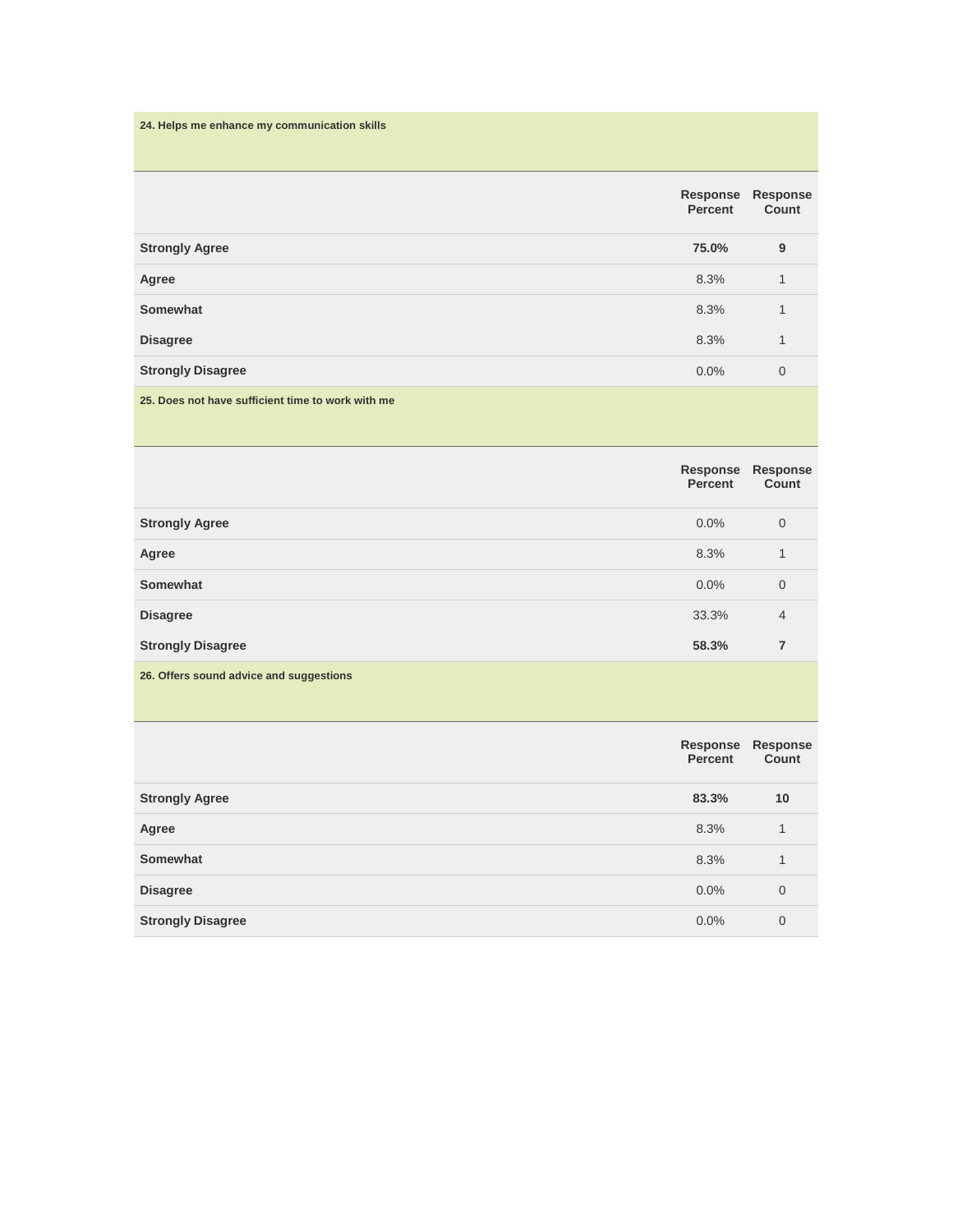| 27. Exposes me to a wide range of experiences |                            |                   |
|-----------------------------------------------|----------------------------|-------------------|
|                                               | Response<br><b>Percent</b> | Response<br>Count |
| <b>Strongly Agree</b>                         | 66.7%                      | 8                 |
| Agree                                         | 33.3%                      | $\overline{4}$    |
| Somewhat                                      | 0.0%                       | $\mathbf 0$       |
| <b>Disagree</b>                               | 0.0%                       | 0                 |
| <b>Strongly Disagree</b>                      | 0.0%                       | $\mathbf 0$       |
| 28. Delegates responsibilities                |                            |                   |

|                          | Response<br>Percent | Response<br>Count |
|--------------------------|---------------------|-------------------|
| <b>Strongly Agree</b>    | 58.3%               | 7                 |
| Agree                    | 33.3%               | $\overline{4}$    |
| Somewhat                 | 0.0%                | $\overline{0}$    |
| <b>Disagree</b>          | 8.3%                | 1                 |
| <b>Strongly Disagree</b> | 0.0%                | $\overline{0}$    |
| 29. Gives me busy work   |                     |                   |

|                              | Response<br><b>Percent</b> | Response<br>Count |
|------------------------------|----------------------------|-------------------|
| <b>Strongly Agree</b>        | 8.3%                       | $\mathbf{1}$      |
| Agree                        | 8.3%                       | $\mathbf{1}$      |
| Somewhat                     | $0.0\%$                    | $\mathbf 0$       |
| <b>Disagree</b>              | 33.3%                      | $\overline{4}$    |
| <b>Strongly Disagree</b>     | 50.0%                      | 6                 |
| 30. Provides good mentorship |                            |                   |
|                              | <b>Response</b><br>Percent | Response<br>Count |
| <b>Strongly Agree</b>        | 91.7%                      | 11                |
| Agree                        | 0.0%                       | $\mathbf{0}$      |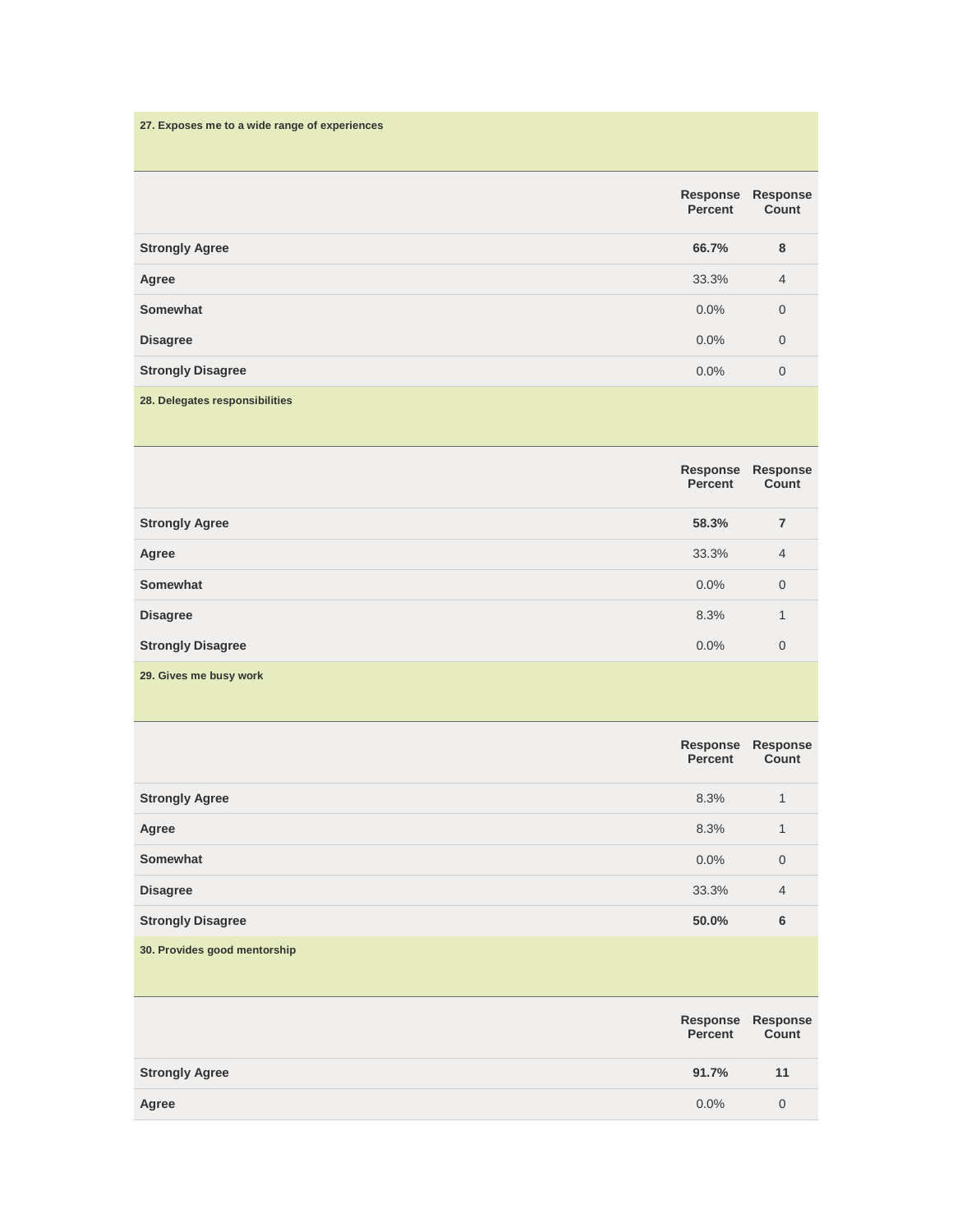| 29. Gives me busy work                    |         |                |
|-------------------------------------------|---------|----------------|
| Somewhat                                  | 8.3%    | 1              |
| <b>Disagree</b>                           | $0.0\%$ | $\Omega$       |
| <b>Strongly Disagree</b>                  | $0.0\%$ | $\overline{0}$ |
| 31. Demonstrates self-reflective practice |         |                |

|                          | Response<br>Percent | Response<br>Count |
|--------------------------|---------------------|-------------------|
| <b>Strongly Agree</b>    | 66.7%               | 8                 |
| Agree                    | 25.0%               | 3                 |
| Somewhat                 | $0.0\%$             | $\overline{0}$    |
| <b>Disagree</b>          | 8.3%                | 1                 |
| <b>Strongly Disagree</b> | $0.0\%$             | $\overline{0}$    |

**32. Coaches me in how to move forward**

|                          | Response<br><b>Percent</b> | Response<br>Count |
|--------------------------|----------------------------|-------------------|
| <b>Strongly Agree</b>    | 66.7%                      | 8                 |
| Agree                    | 25.0%                      | 3                 |
| Somewhat                 | $0.0\%$                    | $\overline{0}$    |
| <b>Disagree</b>          | 8.3%                       | 1                 |
| <b>Strongly Disagree</b> | 0.0%                       | $\overline{0}$    |

# **UNIVERSITY SUPERVISOR**

**33. A good role model**

|                          | Response<br><b>Percent</b> | <b>Response</b><br>Count |
|--------------------------|----------------------------|--------------------------|
| <b>Strongly Agree</b>    | 91.7%                      | 11                       |
| Agree                    | 8.3%                       | 1                        |
| Somewhat                 | 0.0%                       | $\overline{0}$           |
| <b>Disagree</b>          | 0.0%                       | $\overline{0}$           |
| <b>Strongly Disagree</b> | 0.0%                       | $\overline{0}$           |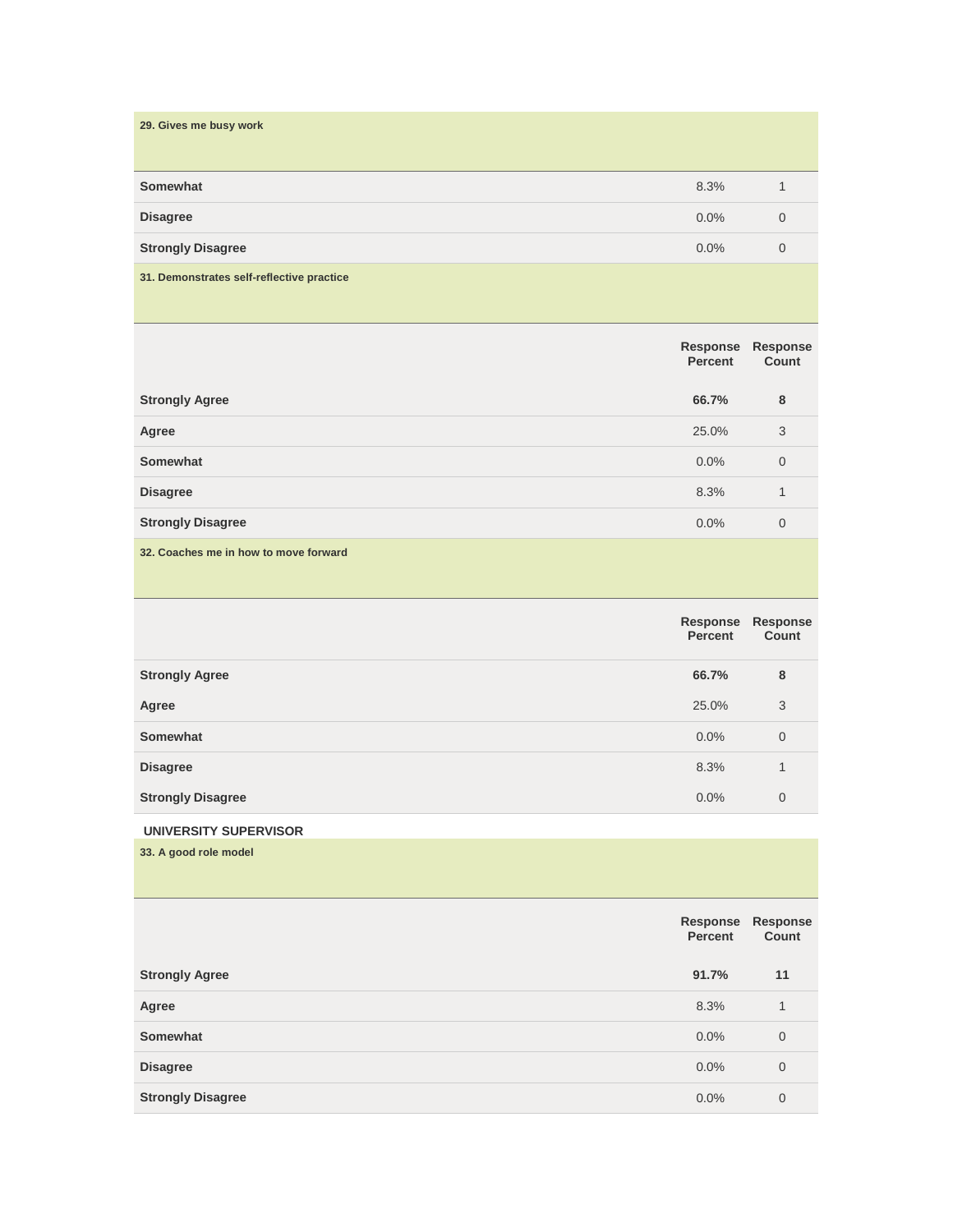| 34. Supportive and Encouraging |                     |                          |
|--------------------------------|---------------------|--------------------------|
|                                | Response<br>Percent | <b>Response</b><br>Count |
| <b>Strongly Agree</b>          | 100.0%              | 12                       |
| Agree                          | 0.0%                | $\mathbf 0$              |
| Somewhat                       | 0.0%                | $\mathbf 0$              |
| <b>Disagree</b>                | 0.0%                | $\mathbf 0$              |
| <b>Strongly Disagree</b>       | 0.0%                | $\mathbf 0$              |
| 35. Helpful                    |                     |                          |

|                                        | Response<br><b>Percent</b> | Response<br>Count |
|----------------------------------------|----------------------------|-------------------|
| <b>Strongly Agree</b>                  | 100.0%                     | 12                |
| Agree                                  | $0.0\%$                    | $\overline{0}$    |
| Somewhat                               | $0.0\%$                    | $\overline{0}$    |
| <b>Disagree</b>                        | 0.0%                       | $\mathbf 0$       |
| <b>Strongly Disagree</b>               | 0.0%                       | $\mathbf 0$       |
| 36. Models effective leadership skills |                            |                   |

|                          | Percent | Response Response<br>Count |
|--------------------------|---------|----------------------------|
| <b>Strongly Agree</b>    | 91.7%   | 11                         |
| Agree                    | $0.0\%$ | $\mathbf 0$                |
| Somewhat                 | 8.3%    | 1                          |
| <b>Disagree</b>          | 0.0%    | $\overline{0}$             |
| <b>Strongly Disagree</b> | $0.0\%$ | $\overline{0}$             |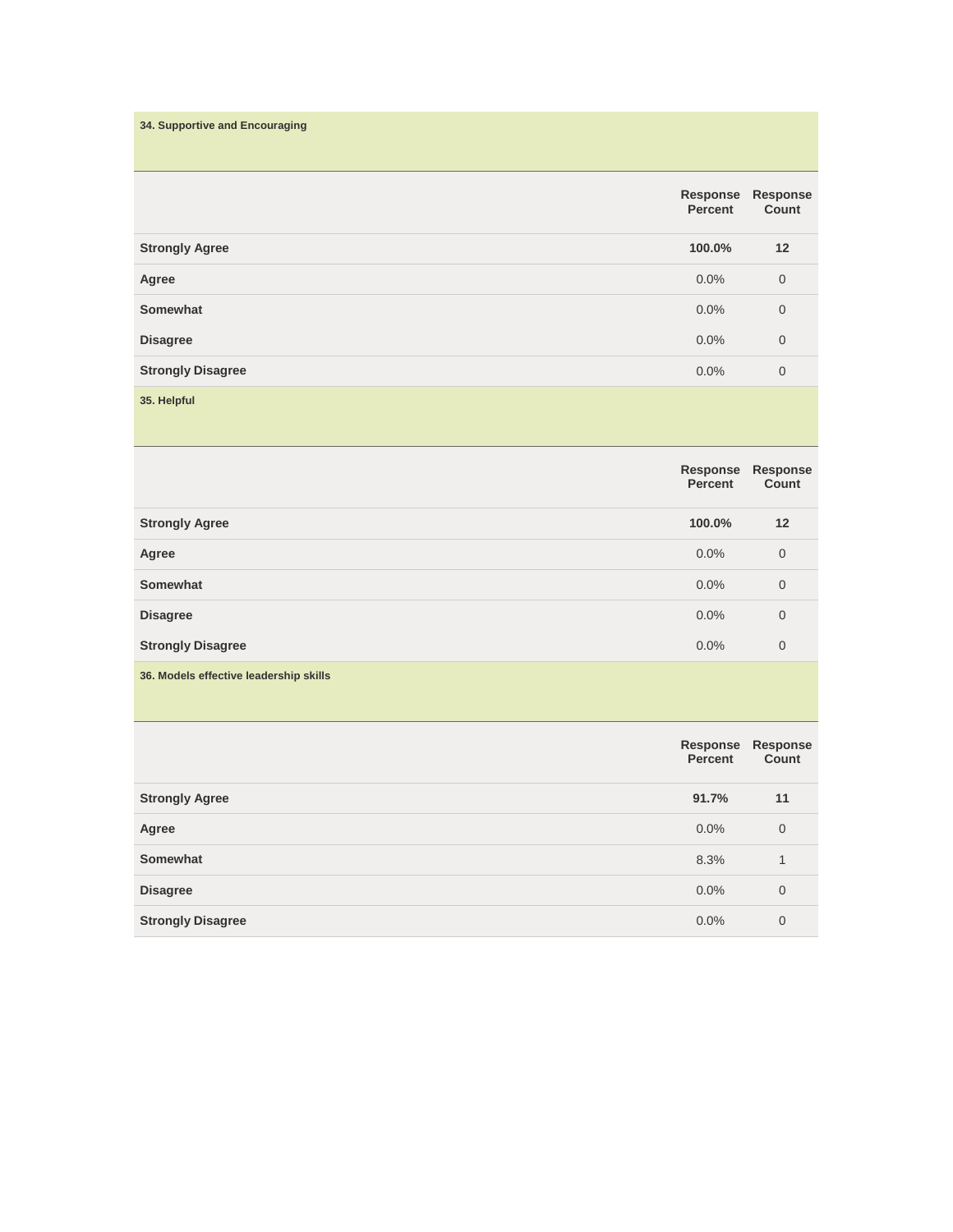| 37. Limits my opportunities in leadership |                            |                   |
|-------------------------------------------|----------------------------|-------------------|
|                                           | Response<br><b>Percent</b> | Response<br>Count |
| <b>Strongly Agree</b>                     | 0.0%                       | $\mathbf 0$       |
| Agree                                     | 0.0%                       | $\mathbf 0$       |
| Somewhat                                  | 0.0%                       | $\mathbf 0$       |
| <b>Disagree</b>                           | 25.0%                      | 3                 |
| <b>Strongly Disagree</b>                  | 75.0%                      | 9                 |
| <b>38. Facilitates reflection</b>         |                            |                   |

|                                           | Response<br>Percent | Response<br>Count |
|-------------------------------------------|---------------------|-------------------|
| <b>Strongly Agree</b>                     | 75.0%               | 9                 |
| Agree                                     | 16.7%               | 2                 |
| Somewhat                                  | 8.3%                | 1                 |
| <b>Disagree</b>                           | 0.0%                | $\mathbf 0$       |
| <b>Strongly Disagree</b>                  | $0.0\%$             | $\mathbf 0$       |
| 39. Helps me build confidence as a leader |                     |                   |

|                          | Percent | Response Response<br>Count |
|--------------------------|---------|----------------------------|
| <b>Strongly Agree</b>    | 75.0%   | 9                          |
| Agree                    | 16.7%   | $\overline{2}$             |
| Somewhat                 | 8.3%    | 1                          |
| <b>Disagree</b>          | $0.0\%$ | $\mathbf 0$                |
| <b>Strongly Disagree</b> | 0.0%    | 0                          |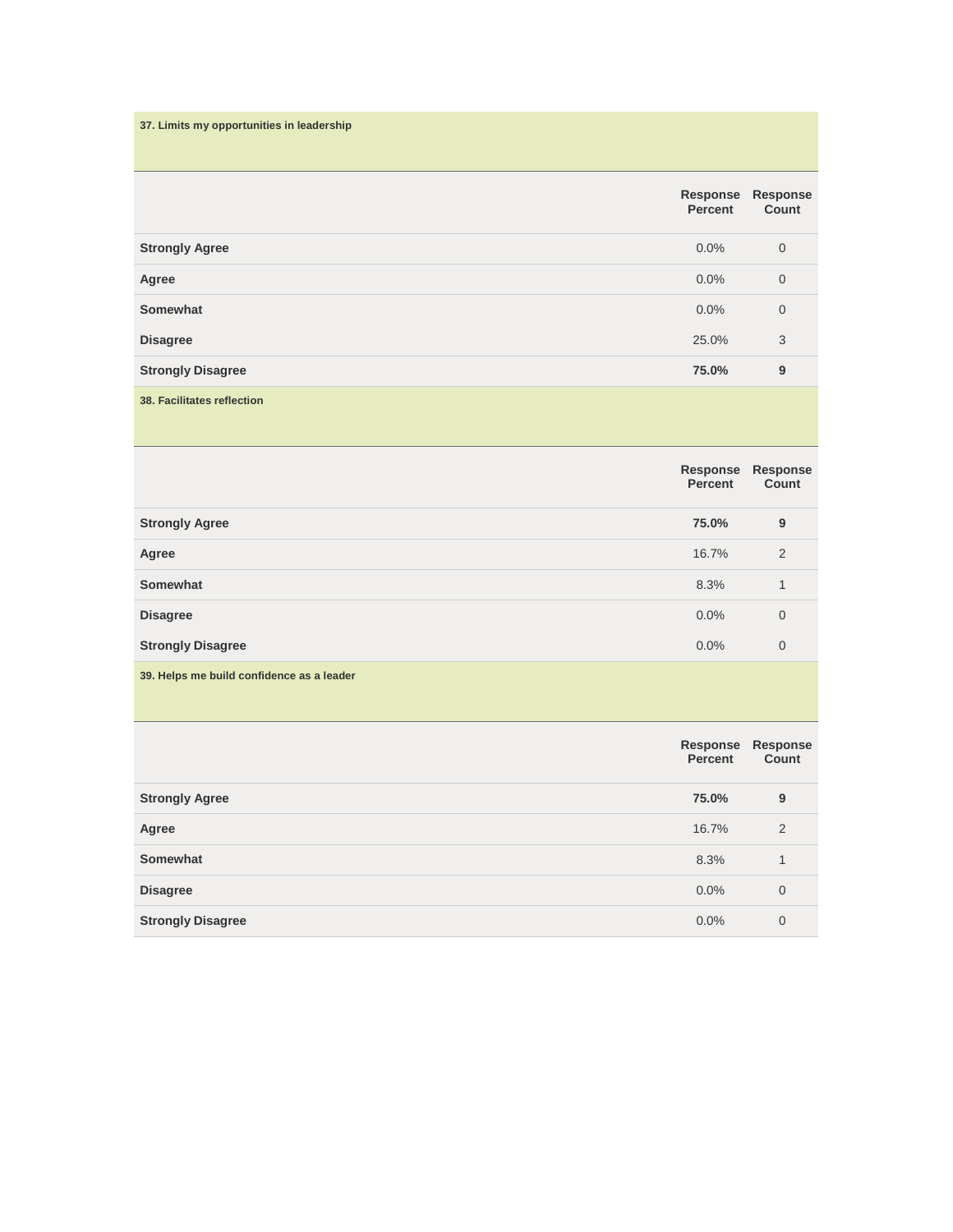| 40. Helps me enhance my communication skills      |                            |                   |
|---------------------------------------------------|----------------------------|-------------------|
|                                                   | Response<br><b>Percent</b> | Response<br>Count |
| <b>Strongly Agree</b>                             | 66.7%                      | 8                 |
| Agree                                             | 16.7%                      | 2                 |
| Somewhat                                          | 8.3%                       | 1                 |
| <b>Disagree</b>                                   | 8.3%                       | 1                 |
| <b>Strongly Disagree</b>                          | 0.0%                       | $\mathbf 0$       |
| 41. Does not have sufficient time to work with me |                            |                   |

|                                         | Response<br><b>Percent</b> | <b>Response</b><br>Count |
|-----------------------------------------|----------------------------|--------------------------|
| <b>Strongly Agree</b>                   | $0.0\%$                    | $\mathbf 0$              |
| Agree                                   | $0.0\%$                    | $\overline{0}$           |
| Somewhat                                | 16.7%                      | 2                        |
| <b>Disagree</b>                         | 25.0%                      | 3                        |
| <b>Strongly Disagree</b>                | 58.3%                      | 7                        |
| 42. Offers sound advice and suggestions |                            |                          |

|                          | Percent | Response Response<br>Count |
|--------------------------|---------|----------------------------|
| <b>Strongly Agree</b>    | 91.7%   | 11                         |
| Agree                    | 8.3%    | 1                          |
| Somewhat                 | $0.0\%$ | $\mathbf 0$                |
| <b>Disagree</b>          | $0.0\%$ | $\mathbf 0$                |
| <b>Strongly Disagree</b> | $0.0\%$ | $\overline{0}$             |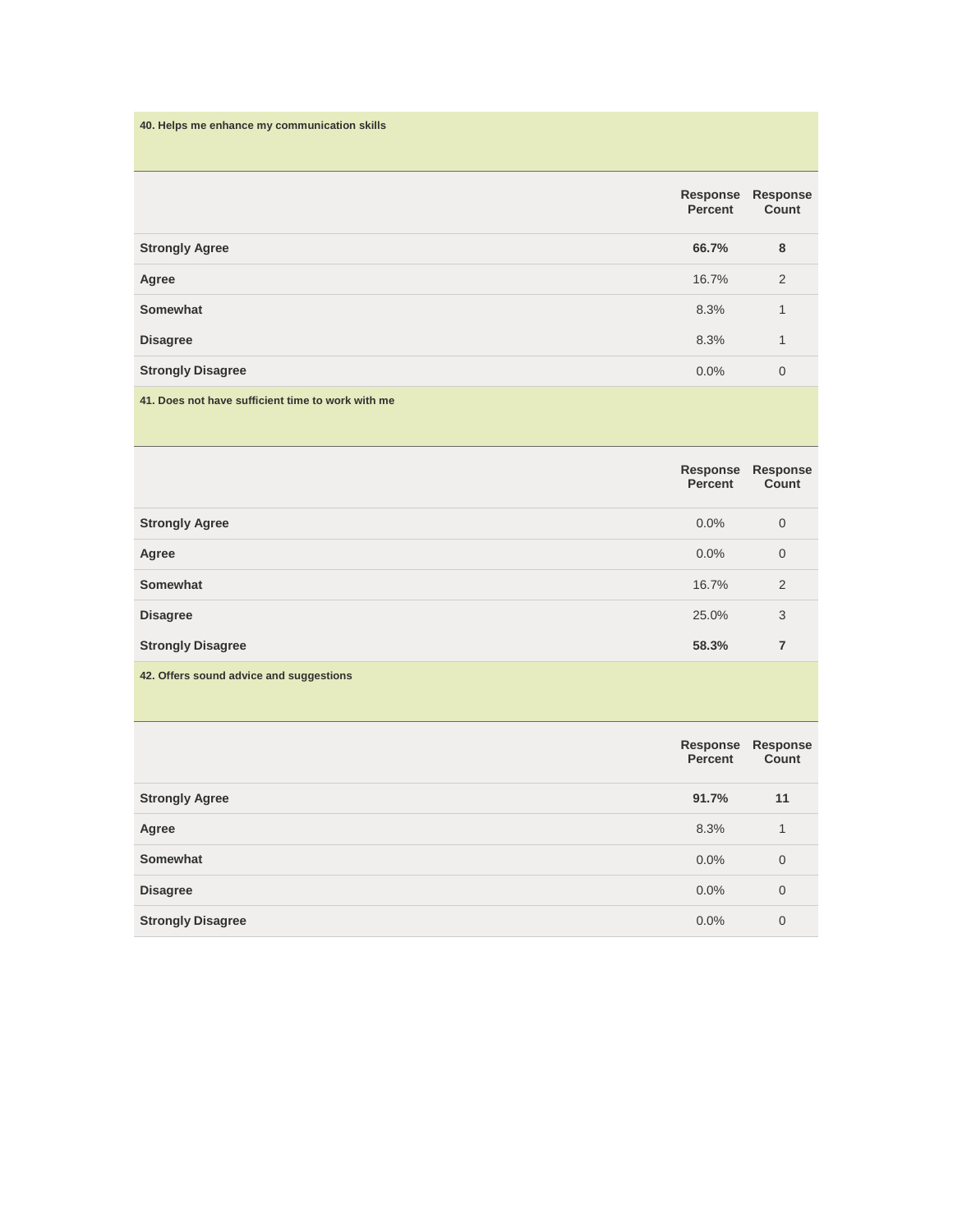| 43. Exposes me to a wide range of experiences |                            |                   |
|-----------------------------------------------|----------------------------|-------------------|
|                                               | Response<br><b>Percent</b> | Response<br>Count |
| <b>Strongly Agree</b>                         | 58.3%                      | 7                 |
| Agree                                         | 33.3%                      | $\overline{4}$    |
| Somewhat                                      | 8.3%                       | 1                 |
| <b>Disagree</b>                               | 0.0%                       | $\mathbf 0$       |
| <b>Strongly Disagree</b>                      | 0.0%                       | $\mathbf 0$       |
| 44. Delegates responsibilities                |                            |                   |

|                          | Response<br>Percent | Response<br>Count |
|--------------------------|---------------------|-------------------|
| <b>Strongly Agree</b>    | 54.5%               | 6                 |
| Agree                    | 18.2%               | 2                 |
| Somewhat                 | 18.2%               | 2                 |
| <b>Disagree</b>          | 9.1%                | 1                 |
| <b>Strongly Disagree</b> | 0.0%                | $\mathbf 0$       |
| 45. Gives me busy work   |                     |                   |

|                          | Response<br>Percent | Response<br>Count |
|--------------------------|---------------------|-------------------|
| <b>Strongly Agree</b>    | $0.0\%$             | $\overline{0}$    |
| Agree                    | 8.3%                | 1                 |
| Somewhat                 | 0.0%                | $\overline{0}$    |
| <b>Disagree</b>          | 25.0%               | 3                 |
| <b>Strongly Disagree</b> | 66.7%               | 8                 |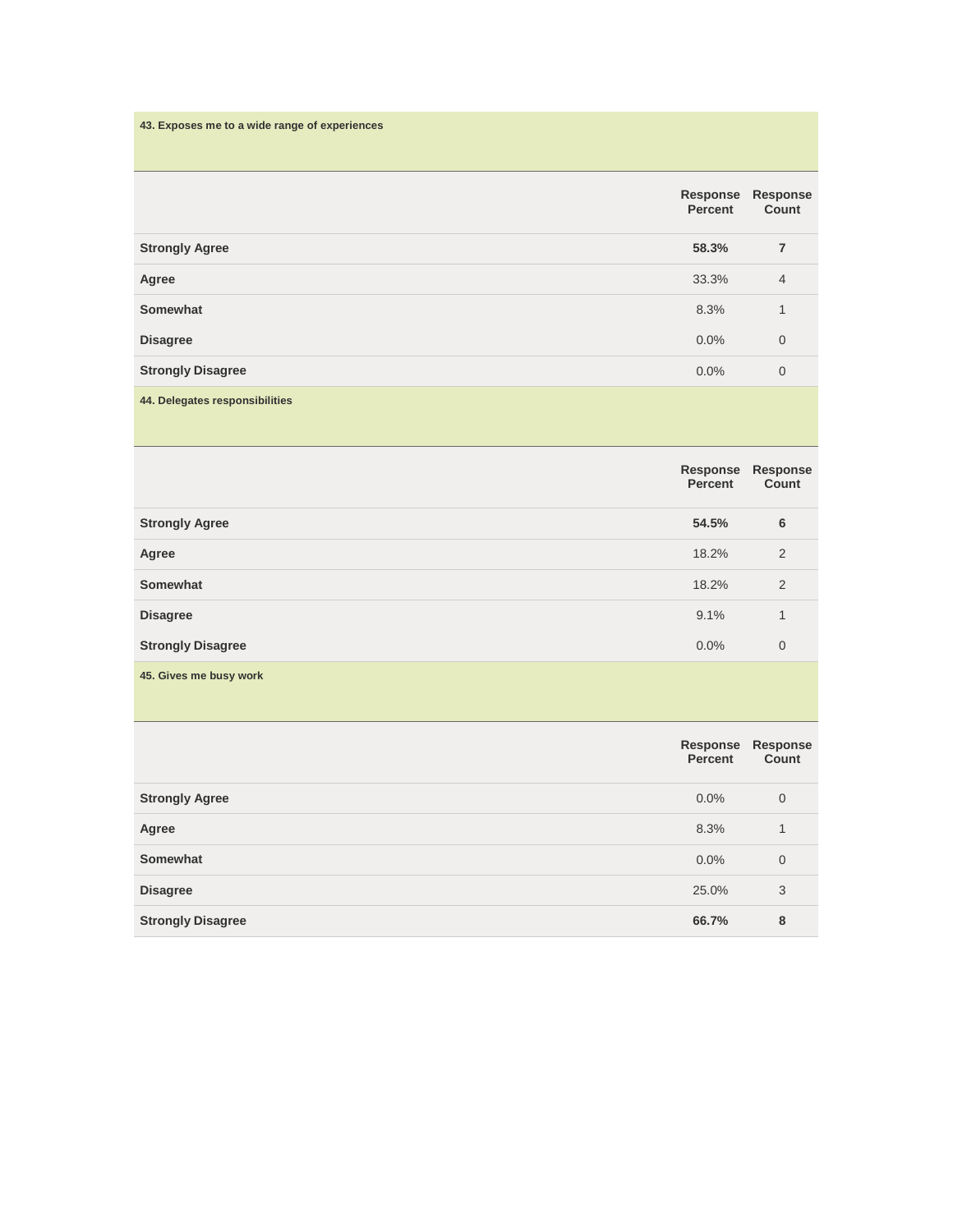| 46. Provides good mentorship              |                            |                   |
|-------------------------------------------|----------------------------|-------------------|
|                                           | Response<br><b>Percent</b> | Response<br>Count |
| <b>Strongly Agree</b>                     | 100.0%                     | 12                |
| Agree                                     | 0.0%                       | $\mathbf 0$       |
| Somewhat                                  | 0.0%                       | $\overline{0}$    |
| <b>Disagree</b>                           | 0.0%                       | $\mathbf 0$       |
| <b>Strongly Disagree</b>                  | 0.0%                       | $\overline{0}$    |
| 47. Demonstrates self-reflective practice |                            |                   |

|                                       | Response<br>Percent | Response<br>Count |
|---------------------------------------|---------------------|-------------------|
| <b>Strongly Agree</b>                 | 75.0%               | 9                 |
| Agree                                 | 8.3%                | 1                 |
| Somewhat                              | 16.7%               | 2                 |
| <b>Disagree</b>                       | $0.0\%$             | $\overline{0}$    |
| <b>Strongly Disagree</b>              | $0.0\%$             | $\mathbf 0$       |
| 48. Coaches me in how to move forward |                     |                   |

|                          | Percent | Response Response<br>Count |
|--------------------------|---------|----------------------------|
| <b>Strongly Agree</b>    | 66.7%   | 8                          |
| Agree                    | 16.7%   | 2                          |
| Somewhat                 | 16.7%   | $\overline{2}$             |
| <b>Disagree</b>          | $0.0\%$ | $\overline{0}$             |
| <b>Strongly Disagree</b> | $0.0\%$ | 0                          |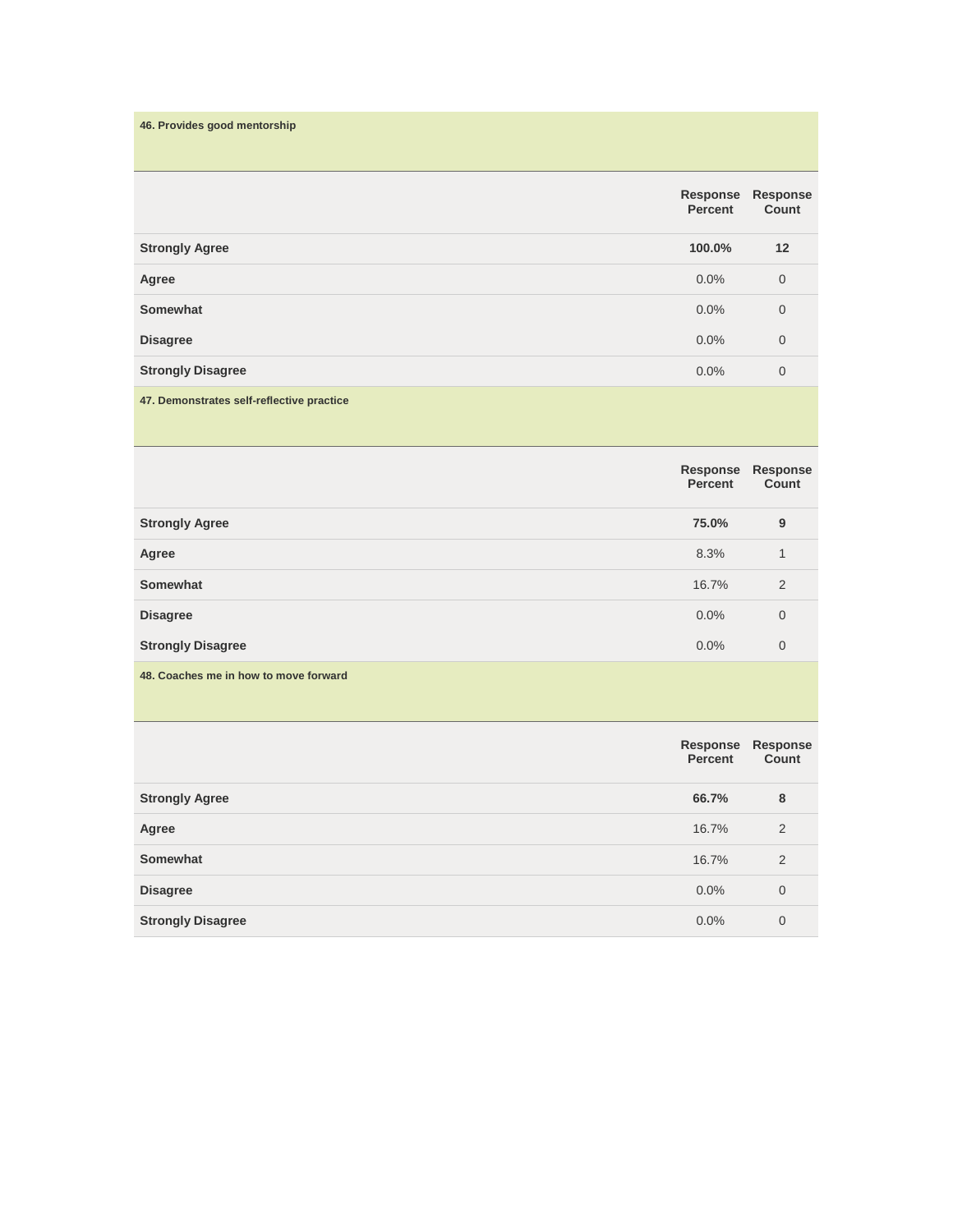# **PART III**

**49. Has the program to date met your expectations? Why or why not?**

|    |                                                                                                                                        |                               | <b>Response</b><br>Count |
|----|----------------------------------------------------------------------------------------------------------------------------------------|-------------------------------|--------------------------|
|    |                                                                                                                                        |                               | 12                       |
| 1. | I expected a more rigorous curriculum.                                                                                                 | Sat, Jul 10, 2010<br>12:11 PM | Find                     |
| 2. | Yes, the coursework was interesting, pushed my knowledge and the apprenticeship<br>proved to be the best part of the whole experience. | Sun, Jul 4, 2010<br>3:01 PM   | Find                     |
| 3. | yes, the program has met all my expectations through constant support.                                                                 | Tue, Jun 29, 2010<br>9:30 PM  | Find                     |
| 4. | The ELDA program exceeded my expectations. The course work was relevant and our<br>instructors were very knowledgeable.                | Mon, Jun 28, 2010<br>9:03 PM  | Find                     |
| 5. | Yes, It has helped me learn to be a leader, develop self-confidence and strengthen my<br>belief system.                                | Tue, Jun 22, 2010<br>8:36 PM  | Find                     |
| 6. | Yes! The program focused on leadership.                                                                                                | Tue, Jun 22, 2010<br>10:44 AM | Find                     |
| 7. | The program has surpassed all my expectations                                                                                          | Tue, Jun 22, 2010<br>10:35 AM | Find                     |
| 8. | Absolutely. I have grown more than I ever anticipated and now feel very prepared to<br>be an instructional leader.                     | Tue, Jun 22, 2010<br>8:51 AM  | Find                     |
| 9. | Yes, because I was able to find my voice as a leader. I learned how to articulate my<br>vision and mission.                            | Tue, Jun 22, 2010<br>8:48 AM  | Find                     |
|    | 10. Yes. I learned sound instructional theories and was able to apply them.                                                            | Tue, Jun 22, 2010<br>8:24 AM  | Find                     |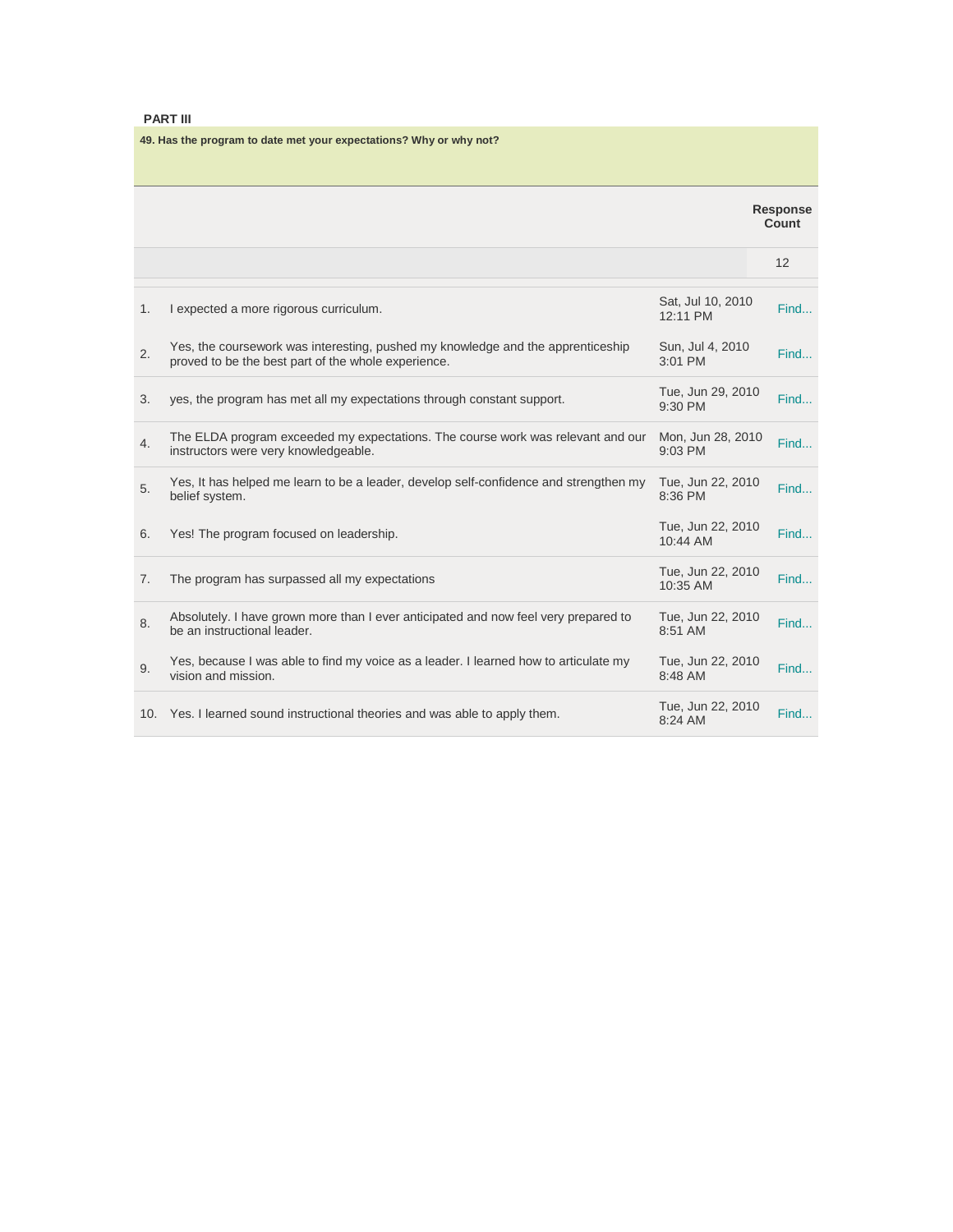|     | 50. What factors are most important to your overall satisfaction with the ELDA program?                                                                                                                                                                                                                                                                              |                                       |                          |      |
|-----|----------------------------------------------------------------------------------------------------------------------------------------------------------------------------------------------------------------------------------------------------------------------------------------------------------------------------------------------------------------------|---------------------------------------|--------------------------|------|
|     |                                                                                                                                                                                                                                                                                                                                                                      |                                       | <b>Response</b><br>Count |      |
|     |                                                                                                                                                                                                                                                                                                                                                                      |                                       | 12                       |      |
|     | 10 responses per page                                                                                                                                                                                                                                                                                                                                                |                                       |                          |      |
| 1.  | <b>Education and Practicum</b>                                                                                                                                                                                                                                                                                                                                       | Sat, Jul<br>10, 2010<br>12:11 PM      |                          | Find |
| 2.  | The mentorship is why I chose ELDA and it did not disappoint!                                                                                                                                                                                                                                                                                                        | Sun, Jul 4,<br>2010 3:01<br><b>PM</b> |                          | Find |
| 3.  | cohort relationships                                                                                                                                                                                                                                                                                                                                                 | Tue, Jun<br>29, 2010<br>9:30 PM       |                          | Find |
| 4.  | I am confident ELDA prepared me well to be an effective leader.                                                                                                                                                                                                                                                                                                      | Mon, Jun<br>28, 2010<br>9:03 PM       |                          | Find |
| 5.  | Being able to work with my mentor principal for a period of two years, the practicum<br>experience is a must for any leadership program.                                                                                                                                                                                                                             | Tue, Jun<br>22, 2010<br>8:36 PM       |                          | Find |
| 6.  | The focus on problem-based learning, reflection, and relationship building.                                                                                                                                                                                                                                                                                          | Tue, Jun<br>22, 2010<br>10:44 AM      |                          | Find |
| 7.  | The great mentorship of my University mentor, principal mentors, the great support and<br>cohesiveness of my Cohort members, the clear directions and caring mentorship of ELDA<br>Director (Melinda) and her staff; the knowledge and experience shared by our ELDA<br>professors and the practicality (Apprenticeship) of the learning and experience gained, etc. | Tue, Jun<br>22, 2010<br>10:35 AM      |                          | Find |
| 8.  | Excellent support from the Director and all professors as well as from my University Supervisor<br>and Mentor Principal.                                                                                                                                                                                                                                             | Tue, Jun<br>22, 2010<br>8:51 AM       |                          | Find |
| 9.  | 1. cohort support.<br>2. mentorship with principal.<br>3. Professor's support and plenty of opportunities to succeed.                                                                                                                                                                                                                                                | Tue, Jun<br>22, 2010<br>8:48 AM       |                          | Find |
| 10. | The law course and the schedule of all the classes.                                                                                                                                                                                                                                                                                                                  | Tue, Jun<br>22, 2010<br>8:24 AM       |                          | Find |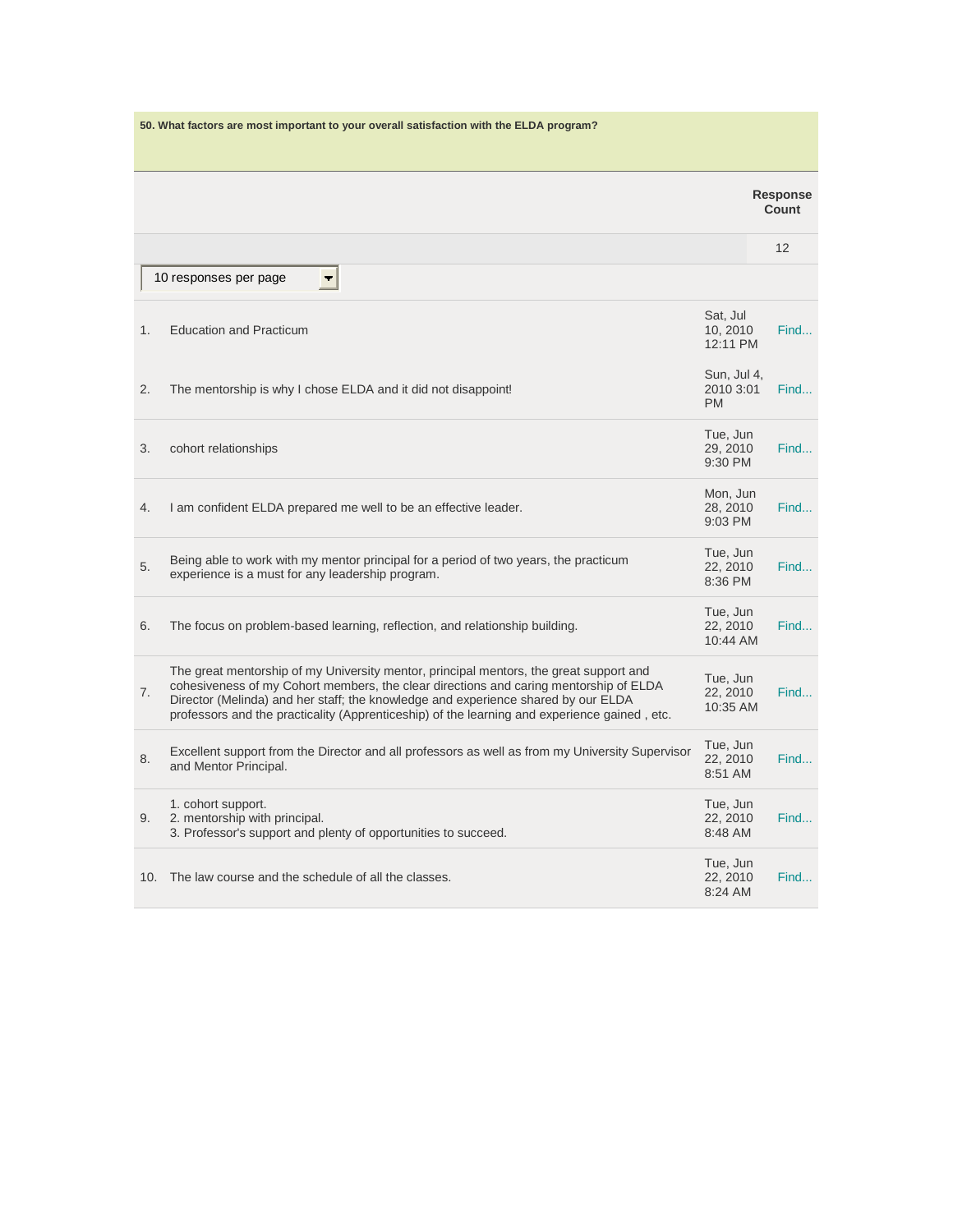|    | 51. Which classes have been most helpful? Why?                                                                                                                                                                                                                                                                                                                                                                                                              |                                  |                          |
|----|-------------------------------------------------------------------------------------------------------------------------------------------------------------------------------------------------------------------------------------------------------------------------------------------------------------------------------------------------------------------------------------------------------------------------------------------------------------|----------------------------------|--------------------------|
|    |                                                                                                                                                                                                                                                                                                                                                                                                                                                             |                                  | <b>Response</b><br>Count |
|    |                                                                                                                                                                                                                                                                                                                                                                                                                                                             |                                  | 12                       |
| 1. | Law, Diversity, and the course Dr. Martinez taught.                                                                                                                                                                                                                                                                                                                                                                                                         | Sat, Jul<br>10, 2010<br>12:11 PM | Find                     |
| 2. | Law, 553, 554 and the initial classes on leadership. 553 with Debbie was the most practical<br>learning about supervising instruction outside of the apprenticeship. 554 was a theoretical class<br>that challenged the way I think and caused me to grow, especially with respect to how I will<br>foster change. Law was wonderful and practical class. The law knowledge is important for any<br>principal and the class was intellectually stimulating. | Sun, Jul<br>4, 2010<br>3:01 PM   | Find                     |
| 3. | my diversity class because it tested my belief system.                                                                                                                                                                                                                                                                                                                                                                                                      | Tue, Jun<br>29, 2010<br>9:30 PM  | Find                     |
| 4. | Every class I took was, with the exception of the 3 day weekend class with Dr. Monroe was<br>helpful.                                                                                                                                                                                                                                                                                                                                                       | Mon, Jun<br>28, 2010<br>9:03 PM  | Find                     |
| 5. | Special Topics, all classes and three-day Tavestok                                                                                                                                                                                                                                                                                                                                                                                                          | Tue, Jun<br>22, 2010<br>8:36 PM  | Find                     |
| 6. | Law (552), and Diversity (588).                                                                                                                                                                                                                                                                                                                                                                                                                             | Tue, Jun<br>22.2010<br>10:44 AM  | Find                     |
| 7. | ALL CLASSES are very helpful, but the Law and Diversity classes, to me are TOPS.                                                                                                                                                                                                                                                                                                                                                                            | Tue, Jun<br>22, 2010<br>10:35 AM | Find                     |
| 8. | Every class taken was extremely supportive and helped me gain insight on how to be a<br>successful leader in a diverse learning environment.                                                                                                                                                                                                                                                                                                                | Tue, Jun<br>22, 2010<br>8:51 AM  | Find                     |
| 9. | All of the classes were very helpful, except the last one with Dr. Martinez. Because they<br>connected to what we are doing and can really do.                                                                                                                                                                                                                                                                                                              | Tue, Jun<br>22, 2010<br>8:48 AM  | Find                     |
|    | 10. Education Law.                                                                                                                                                                                                                                                                                                                                                                                                                                          | Tue, Jun<br>22, 2010<br>8:24 AM  | Find                     |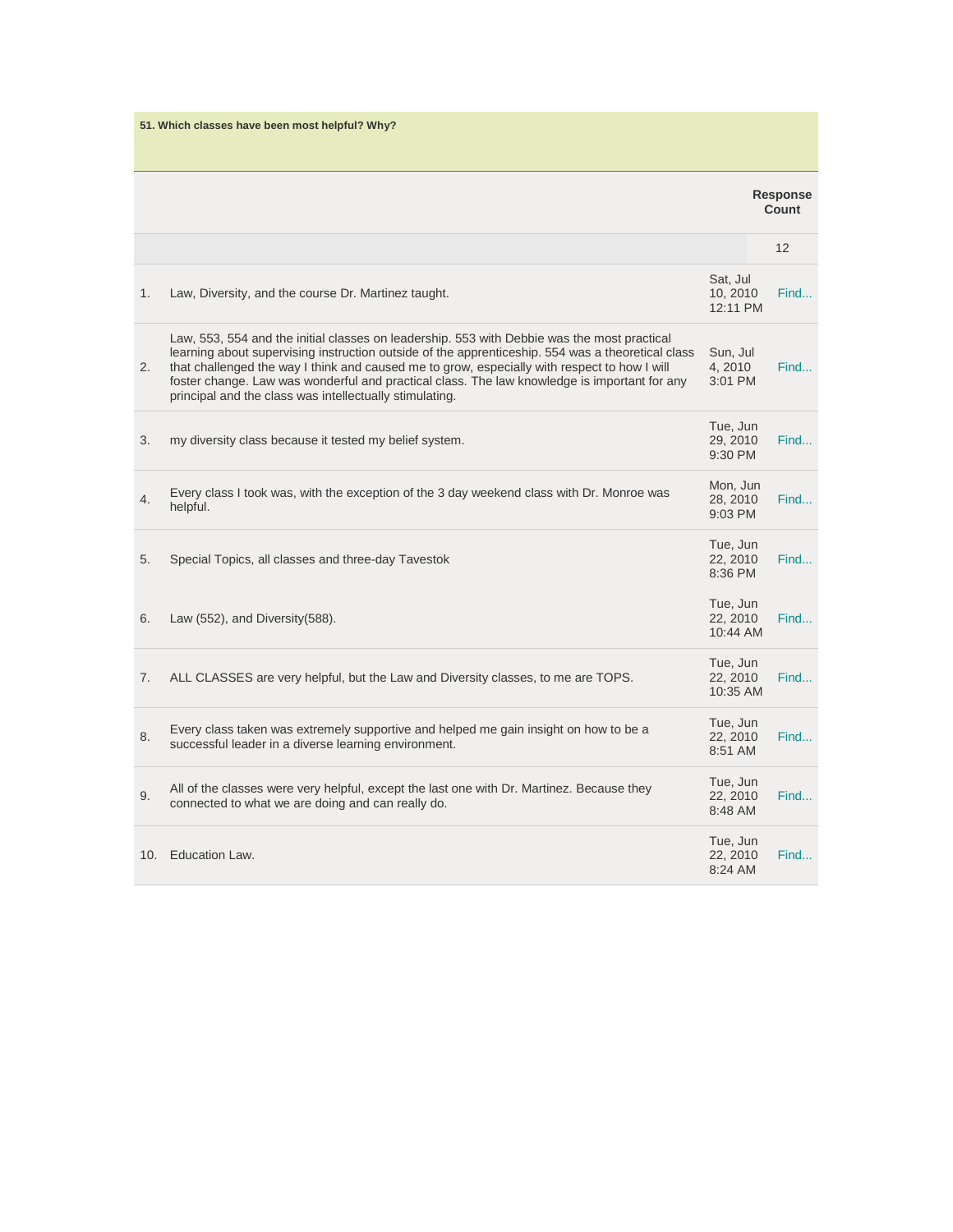| 52. Which classes were least helpful? Why? |                                                                                                                                                                                                                                                                                                                                                                                                                           |                                  |                   |  |
|--------------------------------------------|---------------------------------------------------------------------------------------------------------------------------------------------------------------------------------------------------------------------------------------------------------------------------------------------------------------------------------------------------------------------------------------------------------------------------|----------------------------------|-------------------|--|
|                                            |                                                                                                                                                                                                                                                                                                                                                                                                                           |                                  |                   |  |
|                                            |                                                                                                                                                                                                                                                                                                                                                                                                                           |                                  | Response<br>Count |  |
|                                            |                                                                                                                                                                                                                                                                                                                                                                                                                           |                                  | 12                |  |
| 1.                                         | Special Topics.                                                                                                                                                                                                                                                                                                                                                                                                           | Sat, Jul<br>10, 2010<br>12:11 PM | Find              |  |
| 2.                                         | Hmmmm. None really pops to mind.                                                                                                                                                                                                                                                                                                                                                                                          | Sun, Jul<br>4, 2010<br>3:01 PM   | Find              |  |
| 3.                                         | zero.                                                                                                                                                                                                                                                                                                                                                                                                                     | Tue, Jun<br>29, 2010<br>9:30 PM  | Find              |  |
| 4.                                         | Again, the class with Dr Monroe. For me, there was no purpose to this class.                                                                                                                                                                                                                                                                                                                                              | Mon, Jun<br>28, 2010<br>9:03 PM  | Find              |  |
| 5.                                         | none                                                                                                                                                                                                                                                                                                                                                                                                                      | Tue, Jun<br>22, 2010<br>8:36 PM  | Find              |  |
| 6.                                         | 558. It was busy work.                                                                                                                                                                                                                                                                                                                                                                                                    | Tue, Jun<br>22, 2010<br>10:44 AM | Find              |  |
| 7.                                         | <b>NONE</b>                                                                                                                                                                                                                                                                                                                                                                                                               | Tue, Jun<br>22, 2010<br>10:35 AM | Find              |  |
| 8.                                         | The counseling special topics course was the least beneficial to me because I did not feel it<br>was relative to the current state of our educational system in our district due to the budget<br>constraints.                                                                                                                                                                                                            | Tue, Jun<br>22, 2010<br>8:51 AM  | Find              |  |
| 9.                                         | The last course with Dr. Linda Martinez. Because she assigned excessive readings that were<br>not discussed in class or relevant to today's educational institutions. Her ideas contradicted<br>making decisions on the best interest of children and on the school's vision, and being an<br>instructional leader. This course was not connected to curriculum instruction and developing as<br>an instructional leader. | Tue, Jun<br>22, 2010<br>8:48 AM  | Find              |  |
| 10.                                        | Luisa Vargas's class.                                                                                                                                                                                                                                                                                                                                                                                                     | Tue, Jun<br>22, 2010<br>8:24 AM  | Find              |  |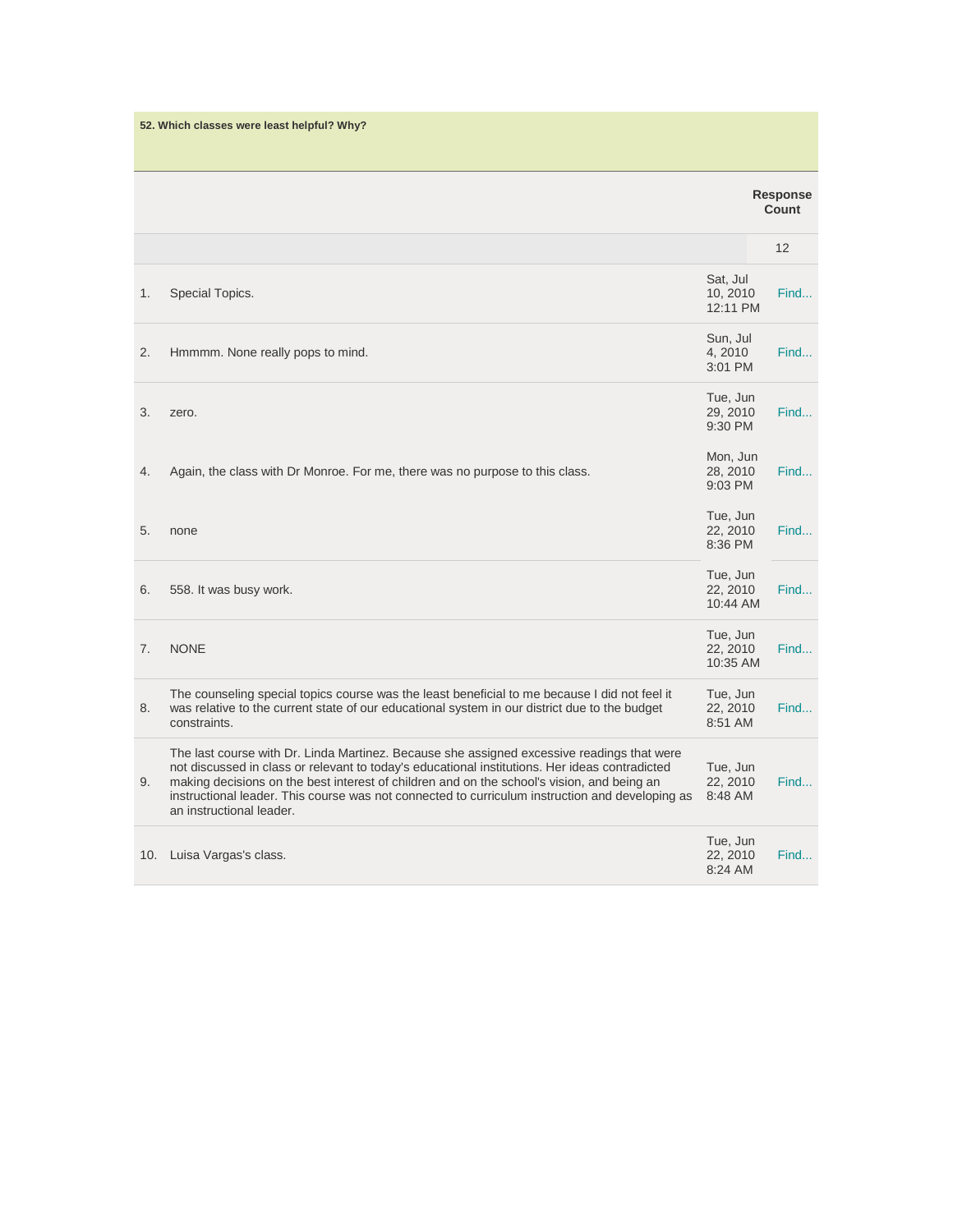|     | 53. How has your cohort supported or constrained your learning experience in the program?                                                                                                                             |                                         |                          |
|-----|-----------------------------------------------------------------------------------------------------------------------------------------------------------------------------------------------------------------------|-----------------------------------------|--------------------------|
|     |                                                                                                                                                                                                                       |                                         |                          |
|     |                                                                                                                                                                                                                       |                                         | <b>Response</b><br>Count |
|     |                                                                                                                                                                                                                       |                                         | 12                       |
| 1.  | Cohort was a great support.                                                                                                                                                                                           | Sat, Jul 10,<br>2010 12:11<br><b>PM</b> | Find                     |
| 2.  | My cohort is a wonderful group of people that support each other emotionally and<br>educationally.                                                                                                                    | Sun, Jul 4,<br>2010 3:01 PM             | Find                     |
| 3.  | cohort support was outstanding.                                                                                                                                                                                       | Tue, Jun 29,<br>2010 9:30 PM            | Find                     |
| 4.  | I am convinced you get out of this program what you put into it. I worked hard at being<br>prepared for class. Unfortunately, not all my colleagues did the same so that affected their<br>contrubution to the class. | Mon, Jun 28,<br>2010 9:03 PM            | Find                     |
| 5.  | I was able to build relationships and support each other in the learning process.                                                                                                                                     | Tue, Jun 22,<br>2010 8:36 PM            | Find                     |
| 6.  | The cohort was a great academic support, and morale booster.                                                                                                                                                          | Tue, Jun 22,<br>2010 10:44<br>AM.       | Find                     |
| 7.  | Cohort members are pillars to me. I know I can count on each one to advise and give me<br>that support.                                                                                                               | Tue, Jun 22,<br>2010 10:35<br><b>AM</b> | Find                     |
| 8.  | My cohort was tremendous. I have gained valuable friendships with my cohort members<br>which I believe will support me in my career in the future as we depend and rely on one<br>another for advice and insights.    | Tue, Jun 22,<br>2010 8:51 AM            | Find                     |
| 9.  | The cohort provided an open forum for dialogue and support about our professions and<br>about our personal lives.                                                                                                     | Tue, Jun 22,<br>2010 8:48 AM            | Find                     |
| 10. | No response.                                                                                                                                                                                                          | Tue, Jun 22,<br>2010 8:24 AM            | Find                     |
|     | 54. How has your working relationship with your supervising principal supported or constrained your learning?                                                                                                         |                                         |                          |
|     |                                                                                                                                                                                                                       |                                         | Response<br>Count        |
|     |                                                                                                                                                                                                                       |                                         | 12                       |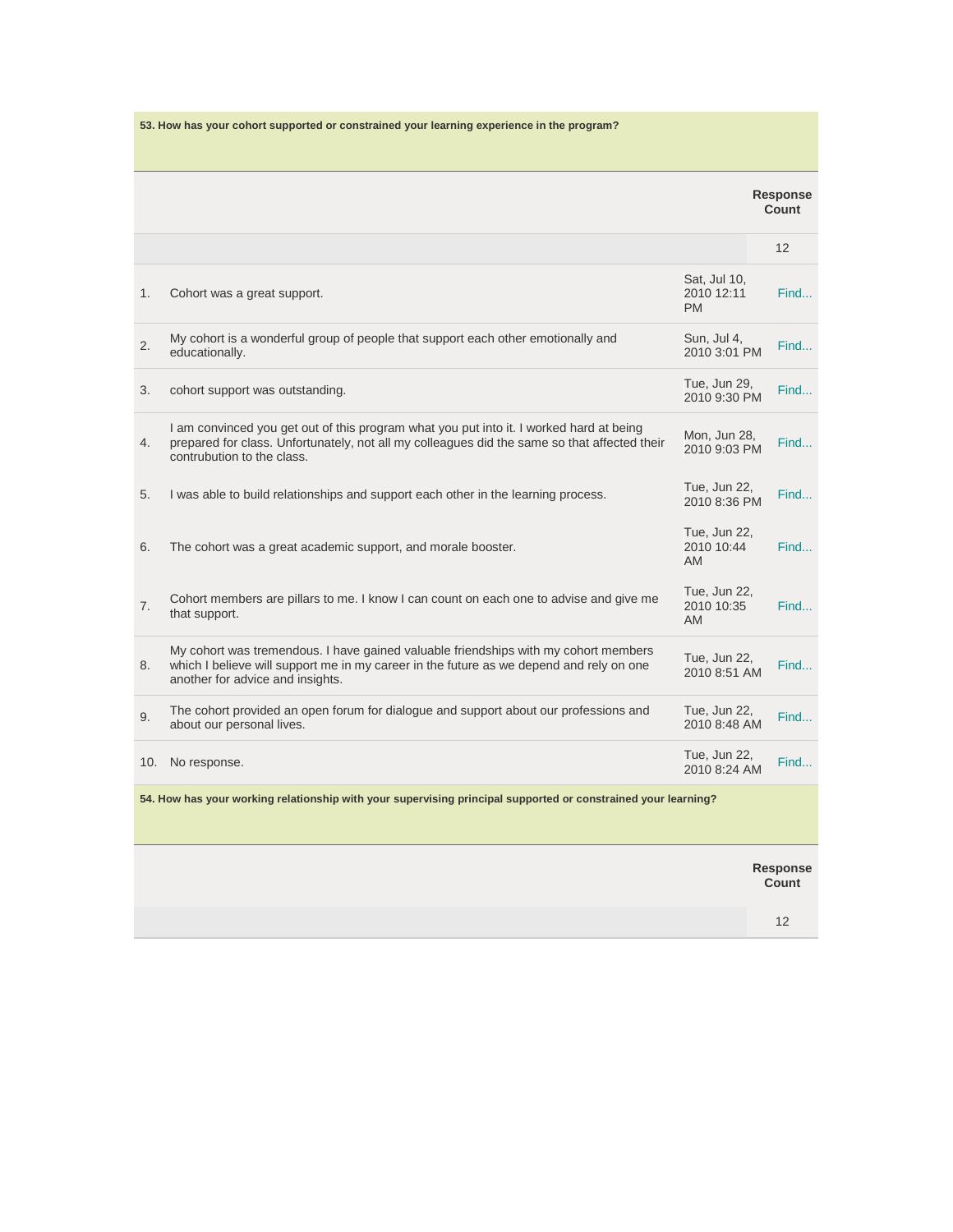| 55. How is the program shaping your personal philosophy of educational leadership? |                                                                                                                                                                                                                                                                                                                                                                                                                                 |                                  |                          |
|------------------------------------------------------------------------------------|---------------------------------------------------------------------------------------------------------------------------------------------------------------------------------------------------------------------------------------------------------------------------------------------------------------------------------------------------------------------------------------------------------------------------------|----------------------------------|--------------------------|
|                                                                                    |                                                                                                                                                                                                                                                                                                                                                                                                                                 |                                  |                          |
|                                                                                    |                                                                                                                                                                                                                                                                                                                                                                                                                                 |                                  | <b>Response</b><br>Count |
|                                                                                    |                                                                                                                                                                                                                                                                                                                                                                                                                                 |                                  | 12                       |
| 1.                                                                                 | Through the practicum experiences.                                                                                                                                                                                                                                                                                                                                                                                              | Sat, Jul<br>10, 2010<br>12:11 PM | Find                     |
| 2.                                                                                 | While introducing me to educational leadership with respect to the "faculty," I also see<br>educational leadership taking place in similar structures right within our own classrooms. While<br>adult learning has differences, after ELDA it appears to me that becoming an educational<br>leader has many similarities to teaching. Setting expectations, providing support, monitoring<br>progress and celebrating progress. | Sun, Jul<br>4, 2010<br>3:01 PM   | Find                     |
| 3.                                                                                 | always focusing on the positive.                                                                                                                                                                                                                                                                                                                                                                                                | Tue, Jun<br>29, 2010<br>9:30 PM  | Find                     |
| 4.                                                                                 | It strengthen my belief in teacher collaboration and distributive leadership.                                                                                                                                                                                                                                                                                                                                                   | Mon, Jun<br>28, 2010<br>9:03 PM  | Find                     |
| 5.                                                                                 | Is helping me shape and solidify my philosophy                                                                                                                                                                                                                                                                                                                                                                                  | Tue, Jun<br>22.2010<br>8:36 PM   | Find                     |
| 6.                                                                                 | It helped to target, narrow, and pinpoint the importance of haveing and living ones philosophy.                                                                                                                                                                                                                                                                                                                                 | Tue, Jun<br>22, 2010<br>10:44 AM | Find                     |
| 7.                                                                                 | The program becomes the compass that helps lead to attain the personal philosophy. It also<br>shows that the process is a great challenge - but hard work and compassion will create an<br>educated child.                                                                                                                                                                                                                      | Tue, Jun<br>22, 2010<br>10:35 AM | Find                     |
| 8.                                                                                 | The program was pivotal in shaping my personal philosophy of educational leadership. Before<br>ELDA, I did not have opinions or beliefs around certain facets of education due to a lack of<br>experience in dealing with them. Now I have much more perspective and am far more well-<br>rounded as an education leader, which has shaped my own personal philosophy of educational<br>leadership.                             | Tue, Jun<br>22, 2010<br>8:51 AM  | Find                     |
| 9.                                                                                 | It has confirmed the importance of using data, relationship building, and working towards a<br>vision/mission/ as well as aligning people to it.                                                                                                                                                                                                                                                                                | Tue, Jun<br>22, 2010<br>8:48 AM  | Find                     |
| 10.                                                                                | I have become a better leader. My thinking is much deeper. My personal beliefs guide my<br>practice more authentically and visibly.                                                                                                                                                                                                                                                                                             | Tue, Jun<br>22, 2010<br>8:24 AM  | Find                     |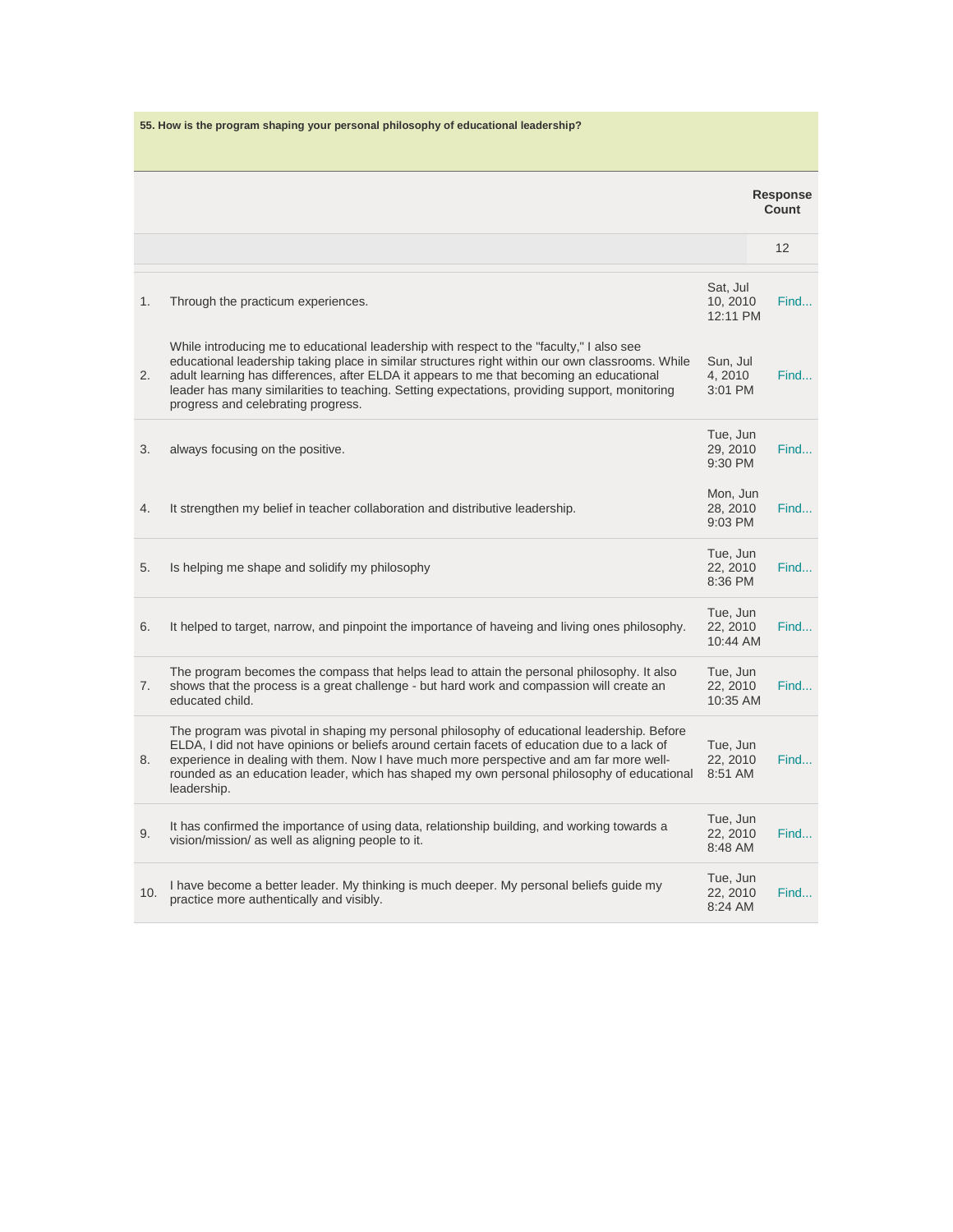| 56. How would you describe the underlying program theory of the ELDA? |                                                                                                                                                                                                                                                                                                                                                                                                                                                                                                                                                                                   |                                  |                          |  |
|-----------------------------------------------------------------------|-----------------------------------------------------------------------------------------------------------------------------------------------------------------------------------------------------------------------------------------------------------------------------------------------------------------------------------------------------------------------------------------------------------------------------------------------------------------------------------------------------------------------------------------------------------------------------------|----------------------------------|--------------------------|--|
|                                                                       |                                                                                                                                                                                                                                                                                                                                                                                                                                                                                                                                                                                   |                                  | <b>Response</b><br>Count |  |
|                                                                       |                                                                                                                                                                                                                                                                                                                                                                                                                                                                                                                                                                                   |                                  | 12                       |  |
| 1.                                                                    | N/A                                                                                                                                                                                                                                                                                                                                                                                                                                                                                                                                                                               | Sat, Jul<br>10, 2010<br>12:11 PM | Find                     |  |
| 2.                                                                    | The principal is the instructional leader of a school and as such is responsible for the success of<br>all students. Excellent principals share a set of skills that can be learned. The best way to learn<br>those skills is through a combination of academically challenging courses and by practicing<br>those skills with an accomplished principal. Finally, and perhaps most importantly, while there<br>are many paths to a desired result, a principal's careful navigation of the path to improved<br>student achievement must be guided by a clear mission and vision. | Sun, Jul<br>4, 2010<br>3:01 PM   | Find                     |  |
| 3.                                                                    | bring out the best in all students.                                                                                                                                                                                                                                                                                                                                                                                                                                                                                                                                               | Tue, Jun<br>29, 2010<br>9:30 PM  | Find                     |  |
| 4.                                                                    | ELDA's ultimate goal is to prepare effective leaders.                                                                                                                                                                                                                                                                                                                                                                                                                                                                                                                             | Mon, Jun<br>28, 2010<br>9:03 PM  | Find                     |  |
| 5.                                                                    | It's an excellent program.                                                                                                                                                                                                                                                                                                                                                                                                                                                                                                                                                        | Tue, Jun<br>22, 2010<br>8:36 PM  | Find                     |  |
| 6.                                                                    | Problem-based, reflective, relational.                                                                                                                                                                                                                                                                                                                                                                                                                                                                                                                                            | Tue, Jun<br>22, 2010<br>10:44 AM | Find                     |  |
| 7.                                                                    | To me, ELDA is a proven theory that really works - the compassion and care of the ELDA<br>Director and Staff inspire ELDA students to be the same for their schools and students.                                                                                                                                                                                                                                                                                                                                                                                                 | Tue, Jun<br>22, 2010<br>10:35 AM | Find                     |  |
| 8.                                                                    | I am pleased with the program theory of ELDA.                                                                                                                                                                                                                                                                                                                                                                                                                                                                                                                                     | Tue, Jun<br>22, 2010<br>8:51 AM  | Find                     |  |
| 9.                                                                    | fabulous                                                                                                                                                                                                                                                                                                                                                                                                                                                                                                                                                                          | Tue, Jun<br>22, 2010<br>8:48 AM  | Find                     |  |
| 10.                                                                   | The underlying program theory is one of deep understanding and the application of the<br>theories.                                                                                                                                                                                                                                                                                                                                                                                                                                                                                | Tue, Jun<br>22, 2010<br>8:24 AM  | Find                     |  |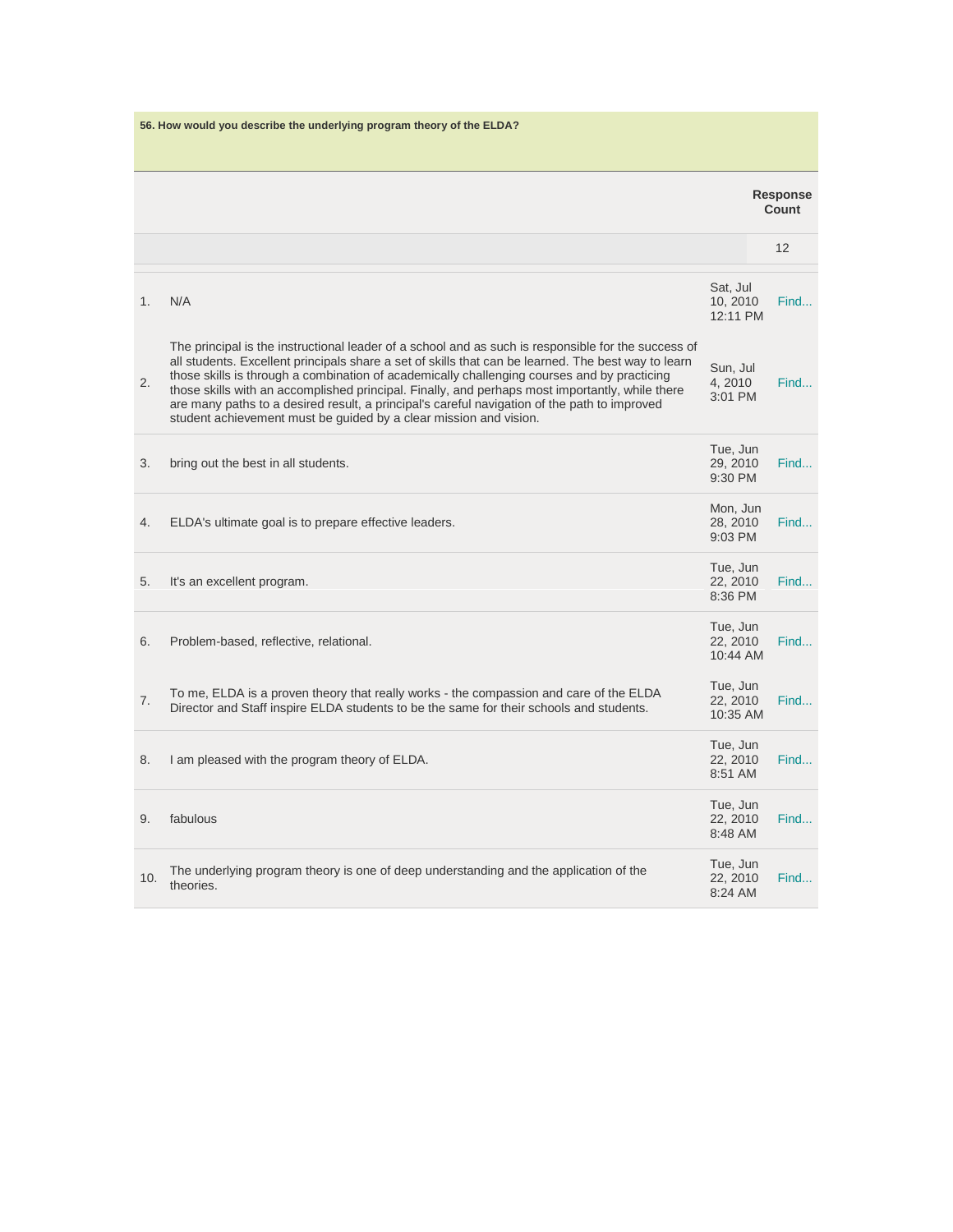| 1. |                                                                                                                                                                                                                                                                                                                                                                                                                                                                                                                                                |                                  | 12   |
|----|------------------------------------------------------------------------------------------------------------------------------------------------------------------------------------------------------------------------------------------------------------------------------------------------------------------------------------------------------------------------------------------------------------------------------------------------------------------------------------------------------------------------------------------------|----------------------------------|------|
|    |                                                                                                                                                                                                                                                                                                                                                                                                                                                                                                                                                |                                  |      |
|    | N/A                                                                                                                                                                                                                                                                                                                                                                                                                                                                                                                                            | Sat, Jul<br>10, 2010<br>12:11 PM | Find |
| 2. | While I becoming a principal has been and remains my goal, the learning I have gained in<br>ELDA is applicable to how I lead my classroom, my grade level, and my own life. In addition to<br>the knowledge that I have gained to practice the principalship, I have also learned more about<br>just how good one has to be in order to be an effective site leader. That said, I may need a year<br>as a VP under an exemplary principal to develop my operational skills before I am fully<br>equipped to serve in a very high needs school. | Sun, Jul<br>4,2010<br>3:01 PM    | Find |
| 3. | it has prepared me for the tough job being a administrator.                                                                                                                                                                                                                                                                                                                                                                                                                                                                                    | Tue, Jun<br>29, 2010<br>9:30 PM  | Find |
| 4. | It has influenced me in great ways. I am now confident I have been given the tools to become<br>an effective administrator.                                                                                                                                                                                                                                                                                                                                                                                                                    | Mon, Jun<br>28, 2010<br>9:03 PM  | Find |
| 5. | Yes, it has strengthen and solidified my belief system and desire to become an instructional<br>leader.                                                                                                                                                                                                                                                                                                                                                                                                                                        | Tue, Jun<br>22, 2010<br>8:36 PM  | Find |
| 6. | The program helped me to focus on my educatonal intention.                                                                                                                                                                                                                                                                                                                                                                                                                                                                                     | Tue, Jun<br>22, 2010<br>10:44 AM | Find |
| 7. | The program inspires me to continue and attain that administrative credential and higher degree<br>in education.                                                                                                                                                                                                                                                                                                                                                                                                                               | Tue, Jun<br>22, 2010<br>10:35 AM | Find |
| 8. | ELDA has profoundly shaped and influenced my professional goals for instructional leadership.<br>The networking with current leaders from my district who have affiliations with ELDA has helped<br>me to identify my own personal career path in educational leadership.                                                                                                                                                                                                                                                                      | Tue, Jun<br>22, 2010<br>8:51 AM  | Find |
|    | I'm not afraid anymore of speaking out and being assertive.                                                                                                                                                                                                                                                                                                                                                                                                                                                                                    | Tue, Jun<br>22, 2010<br>8:48 AM  | Find |
|    | 10. I feel more grounded in articulating and guiding my school community toward a unifying voice.                                                                                                                                                                                                                                                                                                                                                                                                                                              | Tue, Jun<br>22, 2010<br>8:24 AM  | Find |
|    | 58. Has the program to date met your expectations? Why or why not?                                                                                                                                                                                                                                                                                                                                                                                                                                                                             |                                  |      |